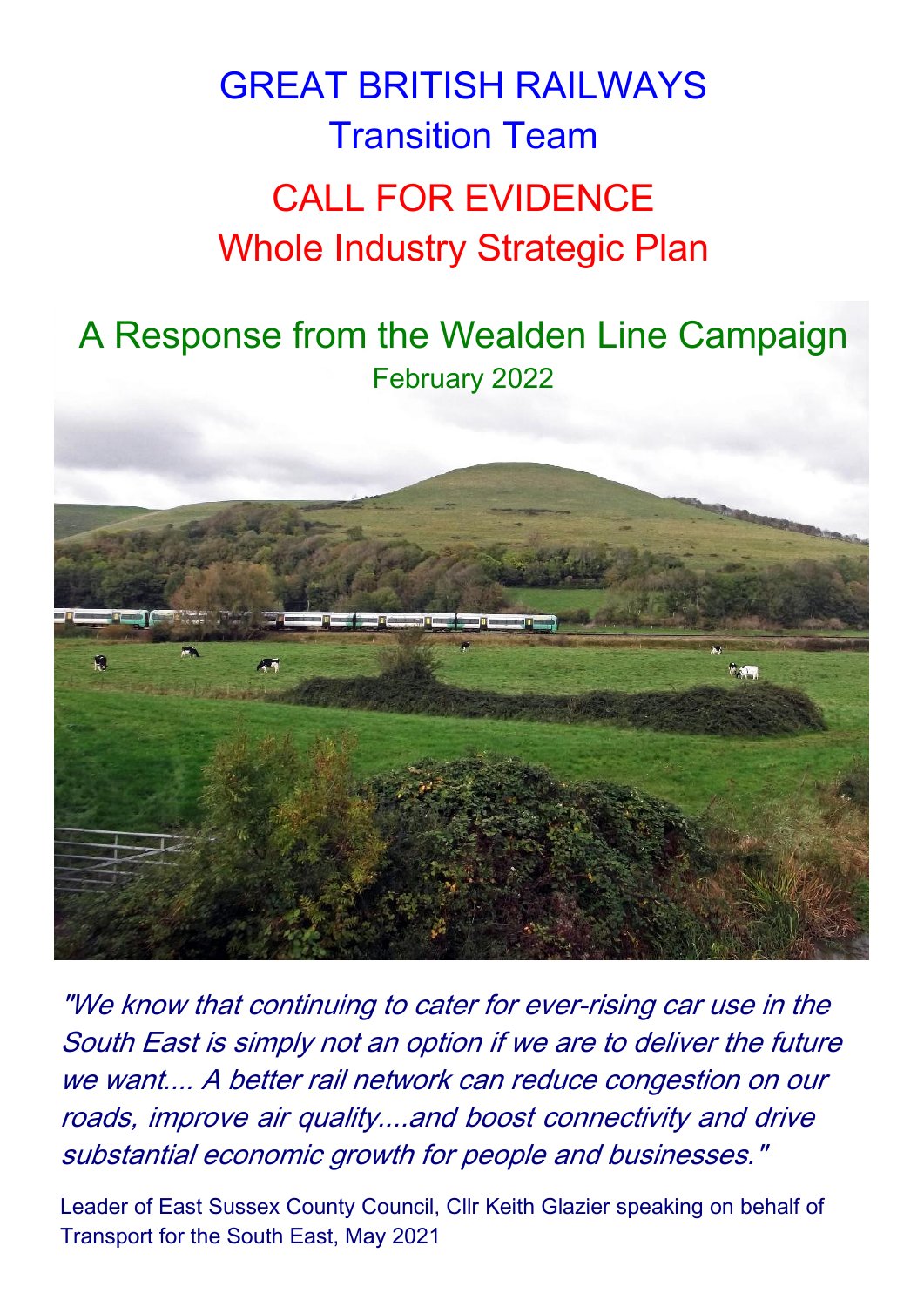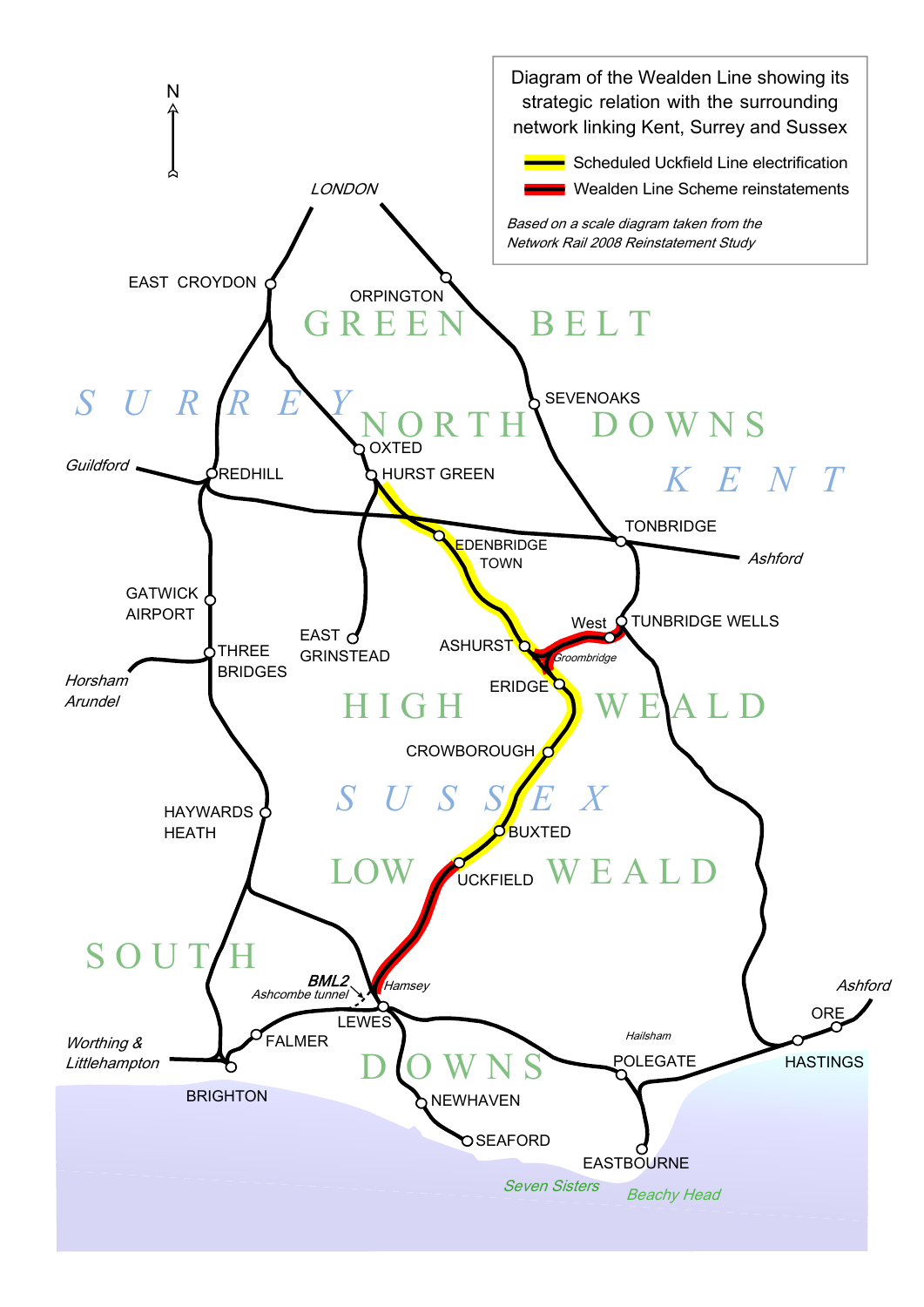## GREAT BRITISH RAILWAYS TRANSITION TEAM

## Call for evidence – Whole Industry Strategic Plan

Response from the Wealden Line Campaign/BML2 Project Group

We welcome this opportunity to respond to the Call for Evidence because we feel able to state with complete confidence that no other rail development in the UK can match the multiplicity of benefits of the Wealden Line Scheme (WLS) and its associated project – Brighton Main Line 2 (BML2).

If the Government is truly serious in its intention to *"Growing the network and getting more people travelling"* and changing the culture of Network Rail to putting passengers first, then it can no longer afford to shelve this particular assignment. GBR's objective of having a *"can-do"* attitude rather than a *"can't do culture"* is most refreshing. We would welcome any opportunity to outline all facets of the project, explain the solutions and answers which have come forth from numerous engineers over the years. This includes driving down costs and achieving best value for money. Sensible, practical and cost-effective solutions exist for the delivery of the entire project, with definable benefits for everyone involved. We can also help harness the best of the private sector which clearly has an appetite to 'invest in the best' as we look towards bolstering faltering economies, improving people's lives and shifting to net-zero. As both owner and operator, GBR *has* to be a long-term investor in the industry – not least because railways are long-term investments and have a very bright future.

Not only must it be recognised that *"rail needs to be joined up with the wider transport system in order to achieve the strategic objectives"* – it must also be joined up with itself – where there are obvious strategic gaps, especially those which prevent cohesive operation and thereby usefulness to the public.

We hope that Great British Railways will be everything to which it aspires; standing up for the interests of the industry and the people it ultimately serves. Nobody wants to see a return to the worst days of British Railways where good intentions and farsighted modernisation plans were ruthlessly binned as funding was squeezed or withdrawn, whilst managers were compliant in kowtowing to their political paymasters. Neither must it be a non-accountable black hole where not even the private sector would dare to tread. Above all, we hope to see an enterprising, visionary and entrepreneurial mindset which can effectively work with the private sector to improve the lives of everyone today and in the decades ahead.

The scheme in various forms has been around for a long time and will be familiar to many in the rail industry as well as Government departments. Nevertheless, we think it is necessary to explain in some detail why certain sections were severed in the first place. Why were these particular links closed? Why haven't they been reinstated? Why have so many investigations taken place? Why have we ended up in this invidious situation? Even now, there exists misunderstanding that these cuts were necessary; were due to the Beeching Report; they came about through lack of use; because of flood-damaged infrastructure, etc. None of these has any truthful base whatsoever.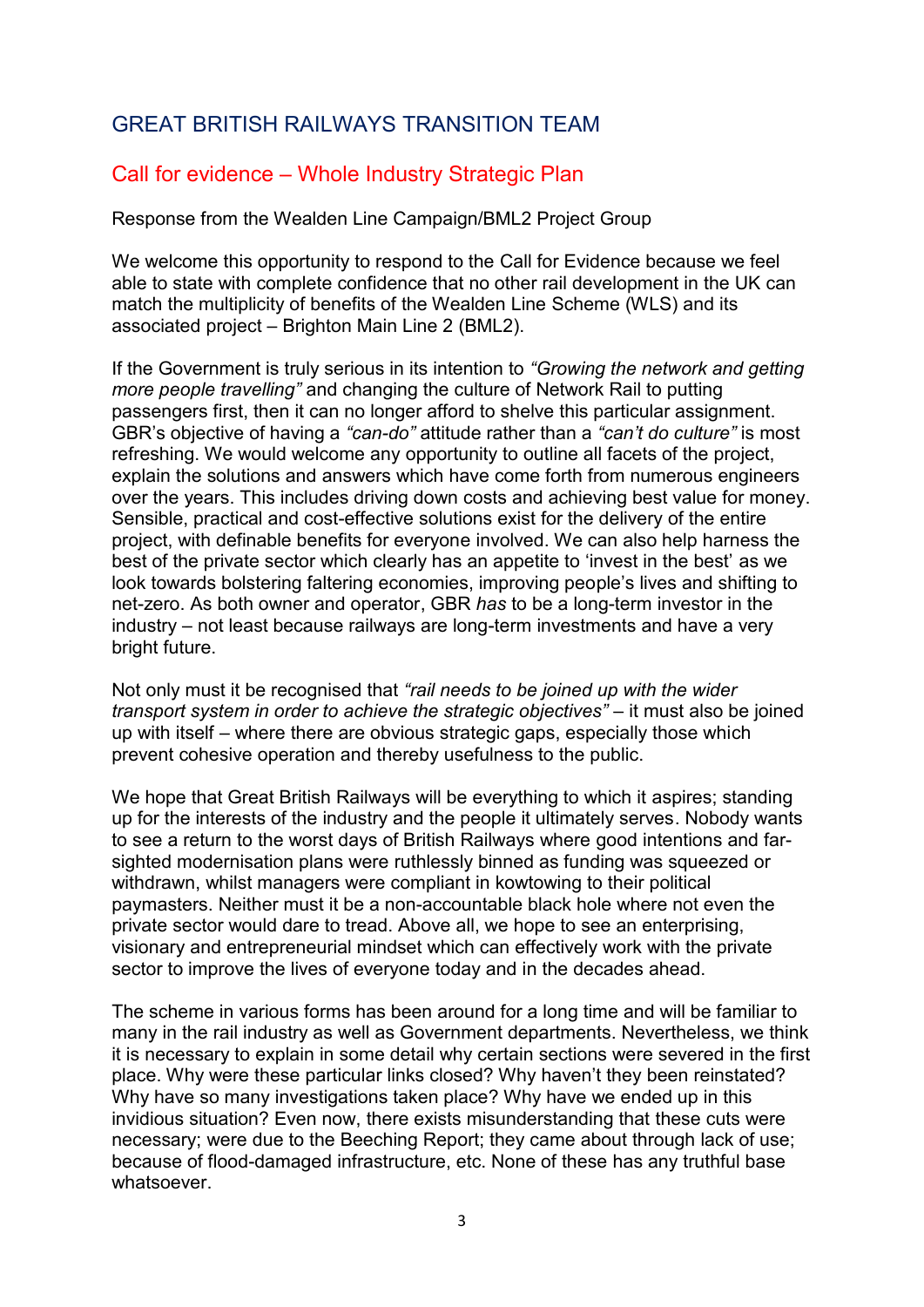The Wealden Line Scheme was devised in the early 1980s, taking up long-standing calls in the community to reinstate a 'missing link' between Uckfield and Lewes in East Sussex. This was removed in 1969 – unequivocally to facilitate a minor road scheme in the County Town of Lewes.

Prior to this, British Railways had scheduled the Oxted Line Electrification Scheme (1958) for completion in 1964, to follow on from the hugely-successful Kent Coast Electrification delivered in June 1961. The Oxted scheme was designed to retain a much-needed secondary/relief main line between Brighton and London via Uckfield. Incorporated was the electrification into Tunbridge Wells (West) – as this was the principal main line connection between Sussex and Kent where rail traffic was growing. Additionally, this would similarly provide a useful secondary/relief route for the increasingly busy Tonbridge main line through Sevenoaks.

The closure south of Uckfield in 1969 turned a once-busy and growing main line into a long branch terminating in the middle of East Sussex – just seven miles short of the whole coastal network. The Oxted mainline services between Tunbridge Wells West and London Victoria via Croydon were also withdrawn in that year, whereby the Uckfield branch, no longer an asset, became a liability and required grant aid.

It was for good reason that the WLS (which proposed reinstatement and electrification to both Lewes and Tunbridge Wells) attracted serious interest from British Rail's 'Network SouthEast' in 1986. Its Director, Chris Green, declared: *"No one would be happier than I to reopen the Uckfield–Lewes line"* (1). BR looked at the capital costs of restoring Lewes–Uckfield comparing this with estimated revenue and concluded the route would make an operating profit.

Accordingly, and despite its stringent funding constraints of the 1980s, BR met local councils and pledged £1.5m (25%) of the cost of re-establishing the 7-mile Lewes– Uckfield link if local authorities funded the remaining £4.5m. (2) The offer was declined and East Sussex County Council (ESCC) was criticised for instead spending £4.5m (coincidentally the exact same amount) on a 1¼ mile-long stretch of new road between Lewes and Uckfield to eliminate some bends.

Chris Green appreciated the strategic advantages and potential benefits of the WLS and said: *"If either the Uckfield*–*Lewes and/or Eridge*–*Tunbridge Wells sections were reopened this would obviously strengthen rather than weaken the Hurst Green*– *Uckfield service. Railways thrive on volume."* (3)

Calls for the line to be reopened continued as strongly as ever throughout the ensuing years, whilst local authorities came under pressure to ensure no development took place on the former trackbed and alignments which could hinder or even preclude reinstatement. (4) This policy had the strong support of Network SouthEast which declared: *"The route from Uckfield to Lewes is in many places no longer in BR ownership. There is no change in our position that we consider the land presently in our ownership should not be disposed of in a way that precludes future re-opening of the line".* (5) Plainly, if the WLS had no merit, then long-term protection for reinstatement would never have been entertained, let alone pursued for 50 years.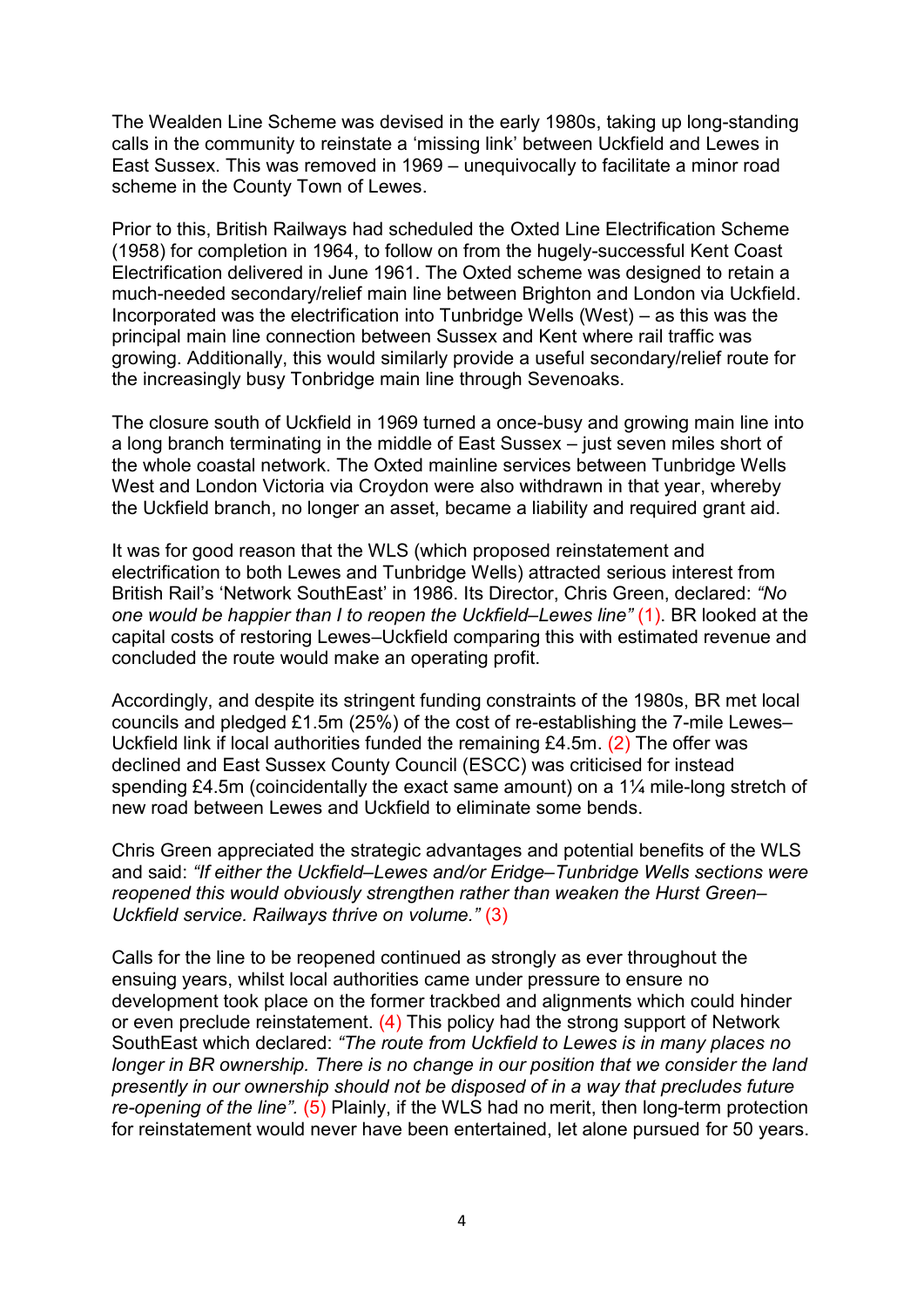A number of further investigations and consultancy reports occurred during the 1990s sponsored by ESCC which engaged Mott MacDonald on what the council termed 'The East Sussex Central Rail Corridor'. In hindsight, the objective appears to have been to 'prove' there was neither justification for re-opening nor retaining the trackbed protection policy, as well as ensuring the railway to Lewes never again crossed the High Street by making Uckfield a reversible terminus. (6)

Easily the most significant development occurred in 2000 when Connex UK intended introducing the 'Wealden Main Line' by reinstating the short lost links with full electrification for services from the Sussex Coast, principally Eastbourne and Lewes, to London via Uckfield. The New Labour Government's Strategic Rail Authority (SRA) welcomed the proposition and in one of many letters to the Wealden MP declared: *"I see the route as a major opportunity towards delivering a fit-for-purpose network for the future. I agree with you that this scheme is not a pipe-dream"* (7)

Despite direct services to Brighton from the Uckfield line no longer being possible, Connex nevertheless perceived a sufficiently robust business case in operating main line services between London, Uckfield and Seaford/Eastbourne. A major factor was the adjacent Brighton Line being seriously overcrowded and under rising strain. Furthermore, any incident, especially between Balcombe and Brighton, caused widespread disruption to manifold services to the Sussex Coast. Connex's bid was far-sighted, not least in dealing with the inexorable problems ahead on the Brighton Line which consequently affected all of Sussex. (8)

An exceptionally outstanding and beneficial intention from Connex UK was to establish new services between London Charing Cross and Seaford via Tonbridge, Uckfield and Lewes. This would have the distinct advantage of not only recreating the important cross-county connection lost in the 1980s, but link together large towns and therefore benefit enormous numbers of people who live, work and travel between all these places.

The Government eventually awarded the South Central franchise to GoVia, who promptly dropped the undertaking to investigate reinstating Lewes–Uckfield, whilst electrification of the remaining Hurst Green–Uckfield branch was similarly shelved in favour of class 171 Turbostars.

With Connex still retaining the South Eastern franchise, we submitted a proposal to which the SRA Chief Executive responded: *"The possibility of the route between Lewes*–*Uckfield*–*Tunbridge Wells being introduced onto the Connex South Eastern franchise is something that we will consider discussing with Connex."* (9)

Meanwhile, Connex responded: *"As you are aware our original plan was to run services from Charing Cross to Seaford via Tonbridge and Uckfield. It is unclear whether GoVia have any plans to restore the rail link between Lewes and Uckfield and obviously the potential for Connex South eastern to run services through to Lewes and the Sussex Coast over a shared line will depend on this."* (10)

In 2002 Connex's Income Analyst further expressed the operator's fiscal confidence in the Wealden route's strategic value for the South East: *"You are aware that Connex considers it would be worthwhile to rebuild the line from Uckfield to Lewes*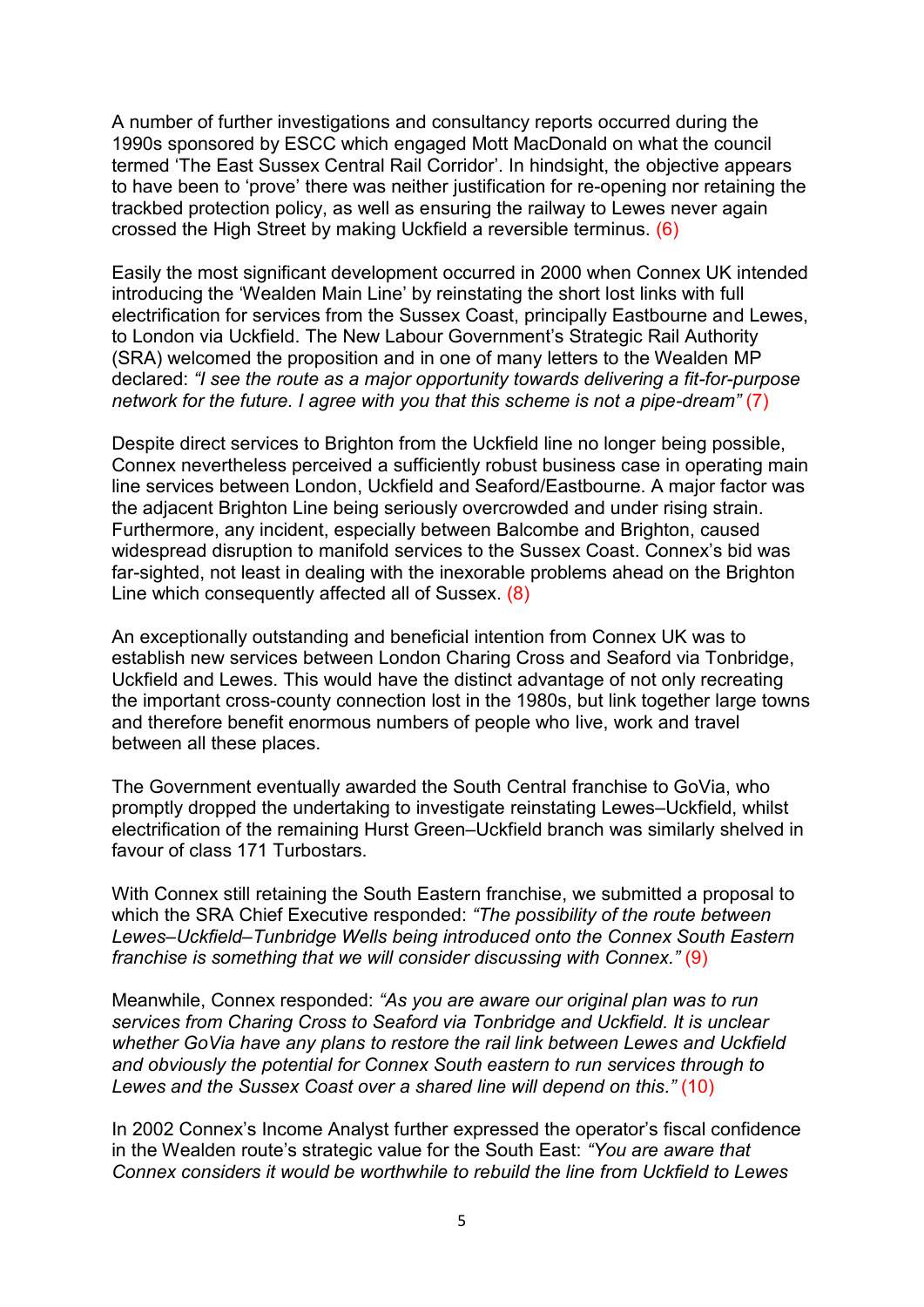*as part of a new electric main line from London to the Sussex Coast and our rejected proposal for the South Central 20 year franchise included this scheme. If the two links were to be rebuilt we would certainly consider running trains over them."* (11)

It is important to state here that growth along the Sevenoaks–Tonbridge–Lewes– Sussex Coast route still continues at a rapid, unabated pace and this strategic corridor remains in urgent need of sustainable rail-based transport. The road system across this sensitive area is congested and inadequate, whereby the railway has a vital role to play in the future. Even so, no one needs to take our word for it because this fact is fully acknowledged by Network Rail: *"Railway journeys between the west Kent area (Sevenoaks/Tonbridge/Tunbridge Wells) and the relatively close Sussex Coast (Brighton/Lewes/Eastbourne) are poor, requiring a detour via Hastings."* (12)

In 2004, fresh proposals came from the private sector (Kilbride Group) to create 'WealdenWay' which sought to achieve a reopened Lewes–Uckfield link funded by housing development, principally along the Seaford–Oxted corridor. The engineers from Norwest Holst Vinci inspected the entire route and found no obstacles which could prevent reinstatement. In fact, it was declared to be one of the most straightforward rail engineering exercises anywhere. (13)

Other events took over with the next development emerging at that time and involving nationalised Network Rail, which superseded Railtrack. This commenced in late 2006 and lasted around two years. During this period the Brighton Line was experiencing overwhelming capacity problems, so much so in fact, that Network Rail looked seriously at introducing double-deck trains and constructing a total of seven new tunnels between Coulsdon (Croydon) and Brighton. At the same time, an alternative of running trains of 16-car length, which would incur major track alterations and lengthened platforms, was also considered. (14) Hence their serious interest in re-establishing the moribund adjacent Uckfield route as an electrified and fully-rejuvenated main line as originally scheduled back in the early 1960s.

*"If this scheme was to be taken forward then it could be seen as another building block in the development of the Lewes, Uckfield, Oxted and London corridor. Later development could include shorter journey time, re-doubling any single line sections, connecting into Tunbridge Wells and electrification."* (15)

It was added: *"These have not been addressed in this report"* – simply because the remit given to Network Rail was to investigate nothing outside the Lewes–Uckfield section. Although it is probably stating the obvious, it is important to make plain that such sections can never be accurately investigated in isolation, as this leads to erroneous calculations and therefore skewed conclusions; instead, an allencompassing investigation is paramount to ensuring complete accuracy.

To its enduring credit, Network Rail did however undertake a thorough engineering examination and completed a comprehensive survey which, unsurprisingly, came to the same conclusions as Norwest Holst Vinci, in being entirely feasible: *"There are no physical obstructions which would preclude the rebuilding of the railway between Lewes and Uckfield, although significant infrastructure works would be required at some locations."* (16) Most involved the replacement of Victorian iron girder bridges with concrete spans. Parliamentary (T&WA) and legal procedures, land repurchase,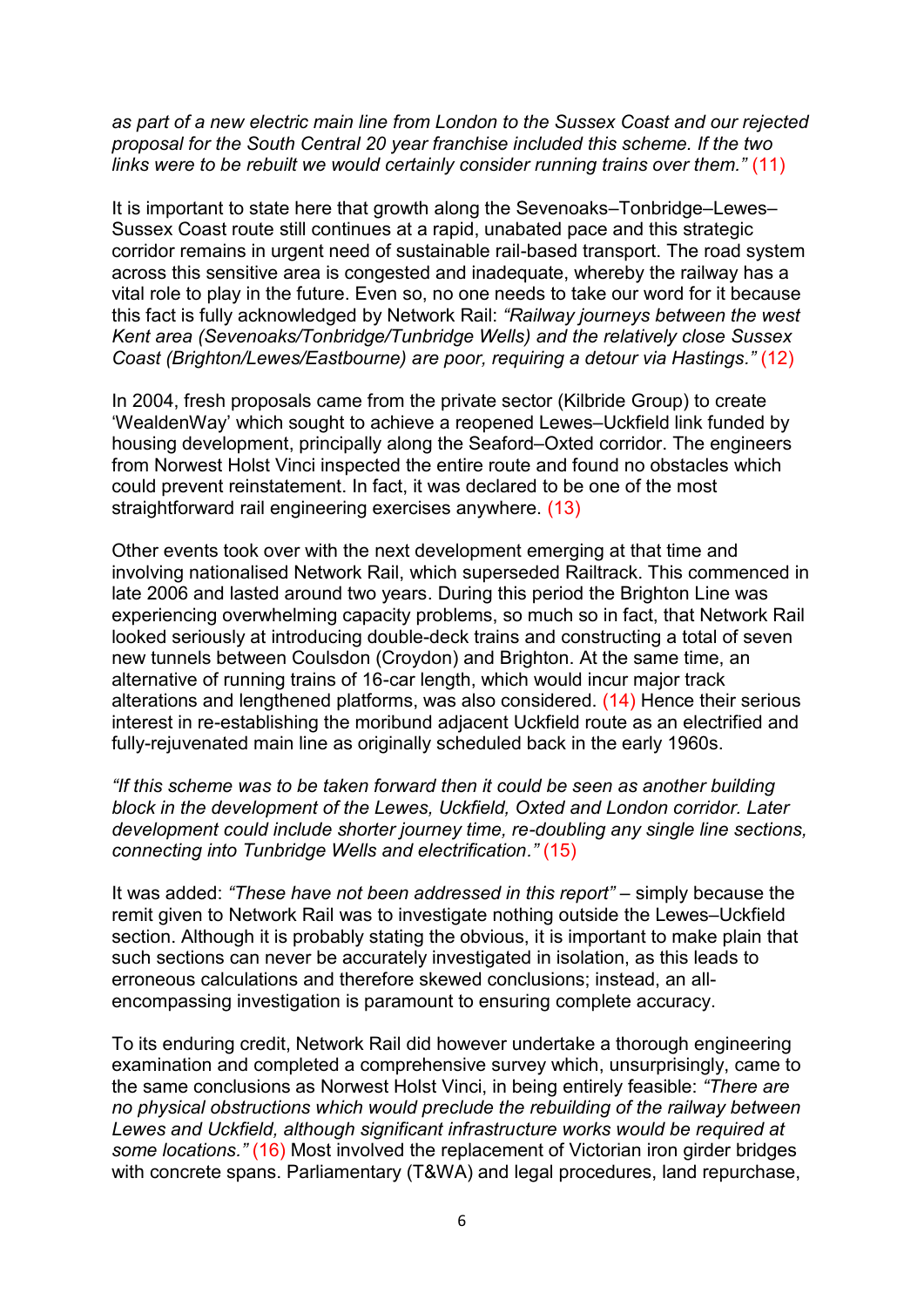etc, would take most of the time, whereas actual *"Construction, testing and commissioning"* could be achieved within 27 months. (17)

One of the *"significant infrastructure works"* involves elevating the A22/A26 bypass over the reinstated railway at Uckfield. In the original exhibited plans in 1978, a bridge over the trackbed was included to satisfy public concerns, but this was later dispensed with and the road built at grade, thereby incurring less cost. However, this expenditure need not be borne by the railway because, following complaints and insistence from councillors, East Sussex County Council (ESCC) during the latter planning stages of the bypass gave a formal written undertaking to fund this: *"The Committee agree to pay the cost of a new bridge and other works over the Uckfield By-pass should the Lewes -Uckfield Railway Line ever be re-opened"* (18)

ESCC moved to gain overall control of the 2008 Study and engaged Mott MacDonald to produce evidence as to whether there was – or was not – a business case to re-open. From its inception, controversy surrounded the study and there was dissatisfaction around its narrow focus, its direction and notably its steering by ESCC. Later on, this 'evidence', which 'proved' a poor Benefit to Cost Ratio (BCR) of between 0.70 and 0.78, was discovered to have used passenger loadings dating from the winter of 1966; copies of which we obtained from the National Archives. Significantly this was not only the nadir of annual travel, but equally pertinent the Wealden populations were substantially lower: Uckfield was just 4,300 (reaching 14,493 in 2011) and Crowborough 10,100 (20,607 by 2011). These figures will have risen yet further with the imminent next census to be published – 'late spring 2022'.

*"We're not spending much time on Lewes–Uckfield at the moment. It is very clear that ESCC is trying to stop the project"* - Peter Frost, Kilbride Properties. (19) Prior to the 2008 Study, ESCC's Highways Dept (now 'Transport & Environment') had plans well in hand to construct its gyratory road system on the former Uckfield station site. Although this was thinly veiled as 'Uckfield Travel Plan' the road would not only sever the safeguarded trackbed in two places, but present a serious obstacle to reinstatement. This was only stopped when the site, thanks to the timely intervention of the House of Lords and being disposed of by the former British Railways Property Board, was mercifully secured by Network Rail.

It needs to be explained that the primary reason for the Department for Transport and Railtrack (as it was then) remaining cool towards re-opening the Uckfield branch to the Sussex Coast was the irrevocable loss of the ability to operate direct services into Brighton through Lewes. As a result, all reopening studies from 1969 onwards were obliged to include reinstatement of the original (1858-1868) connection via Hamsey. Because ESCC would not countenance bridging the Uckfield railway at a cost of £134,000 (Lewes Inner Relief Road, phase 1) the British Railways Board obtained an Act of Parliament in 1965-6 to reopen the Hamsey link at a cost of £120,000. This less-costly alternative to the bridge would save the main line between London and Lewes, despite trains facing towards Eastbourne rather than Brighton. Even though a reversal at Lewes (or change of trains) for Brighton would be necessary, it would at least retain the strategic connection. However, because the Hamsey link stemmed from a road programme, the cost would fall upon the local highway authority (ESCC) but would have attracted a Ministry of Transport grant of 75%. (20) Nothing was forthcoming during this stalemate, whereby British Rail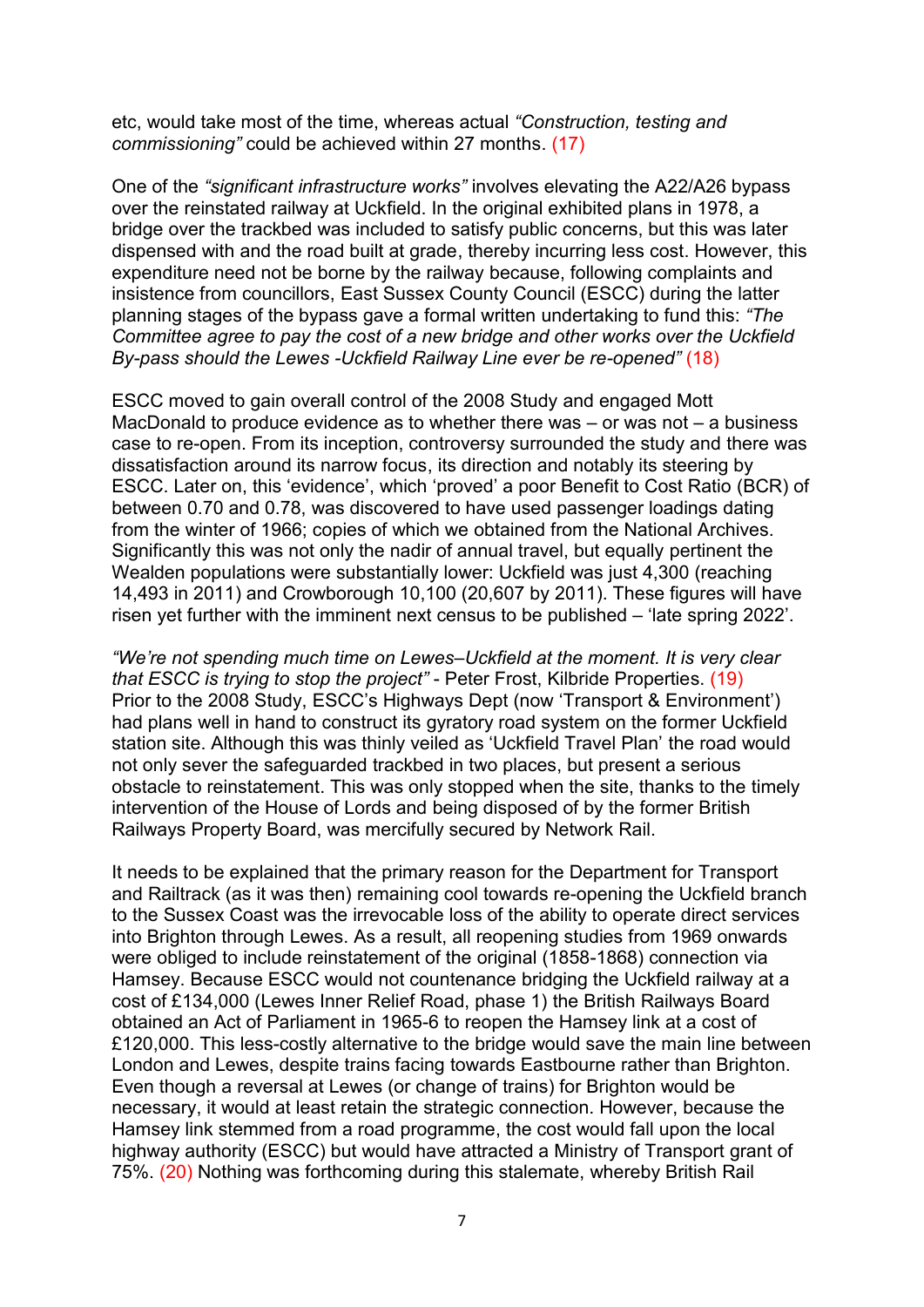promptly retaliated by applying for the closure of all main lines between Hurst Green–Tunbridge Wells and Lewes rather than being encumbered with maintaining a 25 mile-long branch line terminating at Uckfield.

Because of this DfT/Railtrack objection over no direct link between Uckfield and Brighton, coupled with Network Rail's recent serious proposals to construct seven new tunnels between London–Brighton, the Wealden Line Campaign felt it was credible to seriously launch BML2, a concept which had been evolving for some time. Alongside the Hamsey connection into Lewes, this would incur just one tunnel (estimated at £52m *pro rata* with HS1 North Downs tunnel cost) through the South Downs at Ashcombe to create the desired fast direct route into the City of Brighton & Hove. The chief benefit of Ashcombe is the capability of delivering the shortest, fastest and most viable alternative/relief route between London and Brighton. Furthermore, it would also enable the city's educational establishments and universities at Falmer and Moulsecoomb, as well as the AMEX stadium, to be served by *direct* trains from London, Surrey, Kent and East Sussex.

Further political manoeuvres were evident in the following years to have the line reopened, culminating in 2015 when the Chancellor of the Exchequer, George Osborne, announced a fresh investigation, authorising £100m for a new study. This was carried out by WSP Parsons Brinckerhoff which regrettably looked at too wide a range of options. This ended up woefully inconclusive and, much to everyone's dismay, failed to take into account so many important factors. Insufficient attention was paid to BML2's critical Kent Phase involving Tonbridge/Tunbridge Wells, whilst BML2's London Phase was similarly inconclusive – perhaps through limited study funding. Even so, with Stratford now overtaking Waterloo as the UK's busiest station, this might be viewed as short-sighted.

However, the overwhelming weakness in the Osborne-funded report was WSP's 'guesstimate' of usage, which completely undermines its credibility. Unfortunately, WSP relied on Mott MacDonald's previous 2008 projection, which was simply lifted from passenger loadings dated 28 Nov to 2 Dec 1966. These 1966 figures record 270 passengers trips from Uckfield to Lewes on the five morning peak hour train services. (21) WSP said: *'Our low-end estimate [150 trips] aligns closely with the flow estimates in the 2008 study, using similar assumptions.'* No explanation was given as to why they thought 120 fewer people (viz: 270–120 = 150) would use the line than had done so in 1966. WSP also 'guesstimated': *'The high-end estimate* [270] *reflects the much improved General Journey Times offered by the most complex scheme which includes 4tph direct to Brighton via the Ashcombe Tunnel and an electrified and redoubled Uckfield line.'* Again, no explanation was offered why no more than 270 passengers – as in 1966 – could be expected to use what would be an extremely attractive 20-minute train journey between Uckfield and Brighton via BML2's Ashcombe tunnel.

This is clearly a gross misrepresentation. (22) It is a major error, especially as even in 1987 Network SouthEast had taken into account the 43% rise in Wealden's population since 1965 producing at least 600 passengers per day over the reinstated line. (23)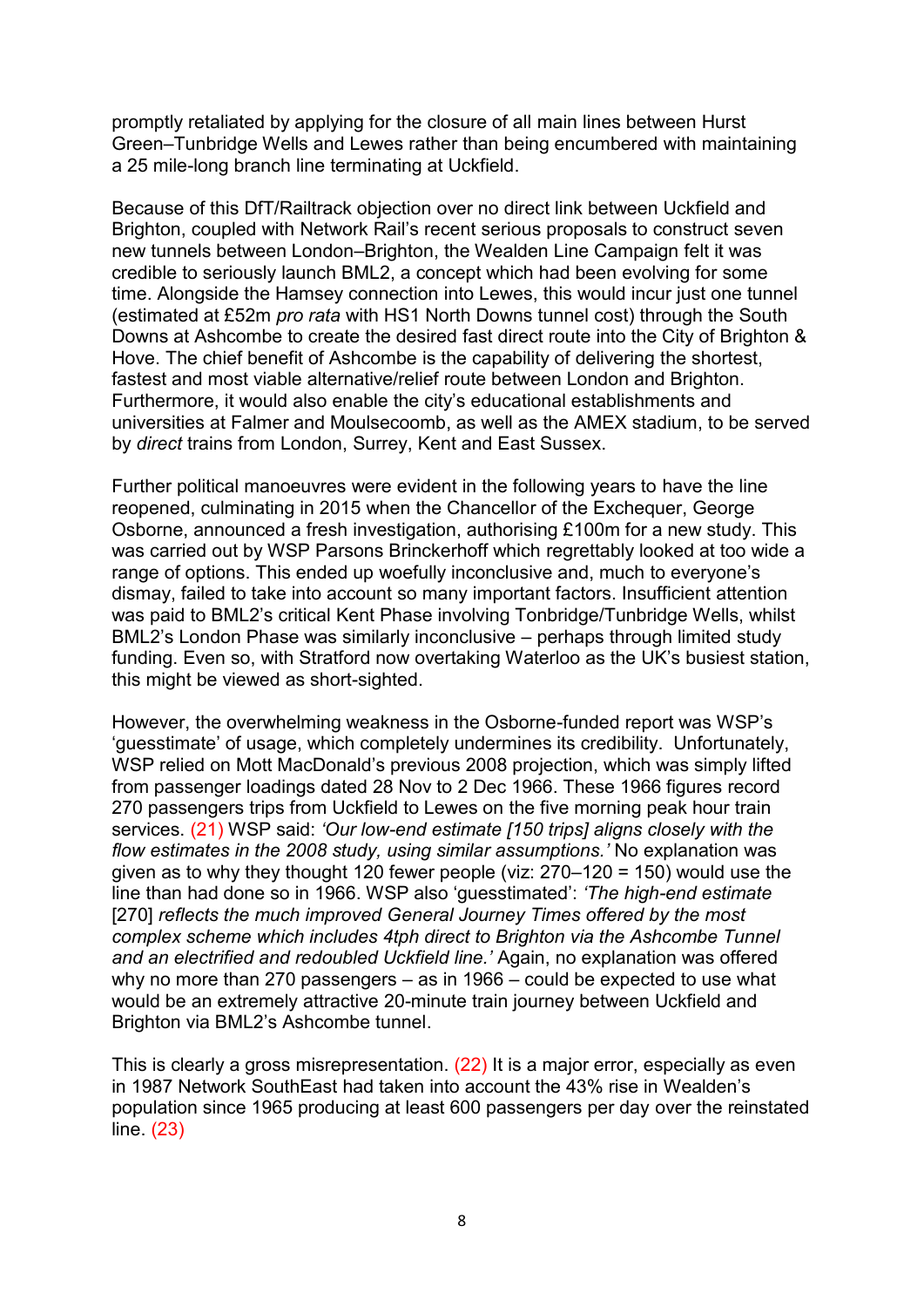The primary criticisms aimed at the WSP report's failings centred on:

1) The sharp rise in population figures, particularly along the busy Uckfield line corridor, was not taken into account and should have been included.

2) No allowance was made for the phenomenal increase in rail usage over recent decades, especially in London and the South East.

3) No consideration was given to why the two parallel routes to the Uckfield line – the Brighton and Tonbridge main lines were now at 'breaking point' (due to railheading).

We need to look back at the 2008 study, which is the very nub of the matter, where Mott MacDonald attempted to justify the conclusions of its 'business case', viz: *"The level of demand, and resultant revenue for the reopened route, would be relatively low. This is the result of the rural location of the route, the small size of the settlements it could serve directly, and the short distances involved."*

These wholly specious assumptions do not stand up to scrutiny. It is a plain fact that all railways traverse 'rural locations' in joining communities, some at greater distances station-to-station. Consider HS1 for a moment. This should have no bearing whatsoever on the business case. Furthermore, the Wealden towns are not small; in fact they are much larger than anything between say, Tunbridge Wells– Hastings, Horsham–Arundel, both of which routes are electrified and double-track. Quite clearly, it is not an exaggeration or wild assumption to predict that the Wealden route would be substantially busier. As for the *"short distances involved"* this is neither here nor there, because 'Uckfield–Lewes' is purely one link in a long chain. To elaborate, it is certainly not what revenue could be derived from Uckfield–Lewes, but what traffic flows and income would consequently be generated by London– Tonbridge–Seaford, as well as London–Oxted–Eastbourne services and vice versa. Had the investigative work been carried out in a far more professional and businesslike fashion, then the outcome would have been very different indeed.

The most recent of all these investigations (the submission to the 'Restoring Your Railway' programme) was ill-suited to this low-funded attempt to re-open lines, totalling £500m across the UK, to 'Reverse Beeching'.

Having explained just some of the reasons why progress on this important project has hitherto stalled, we will now turn to the five strategic objectives for the Strategic Plan which the UK Government has set out. Because these objectives are intended to be at the very heart of the Strategic Plan, we prefer to answer these directly and in the order they are set. This is because we firmly believe a much greater clarity of understanding and appreciation is possible with this approach. Rather than submitting generalisations in answer to the set questions, we prefer to focus on specifics, simply because these not only indirectly answer the questions, but show how a tangible difference with GBR can be forthcoming.

Dealing first then with the UK Government's five 'Strategic objectives' for the Strategic Plan as set out in its 'Ambition for rail'

### **I - Meeting Customers' needs**

**a:** A comprehensive and robust network with a multitude of destinations will attract custom by meeting passengers' needs in travelling by rail. This is especially the case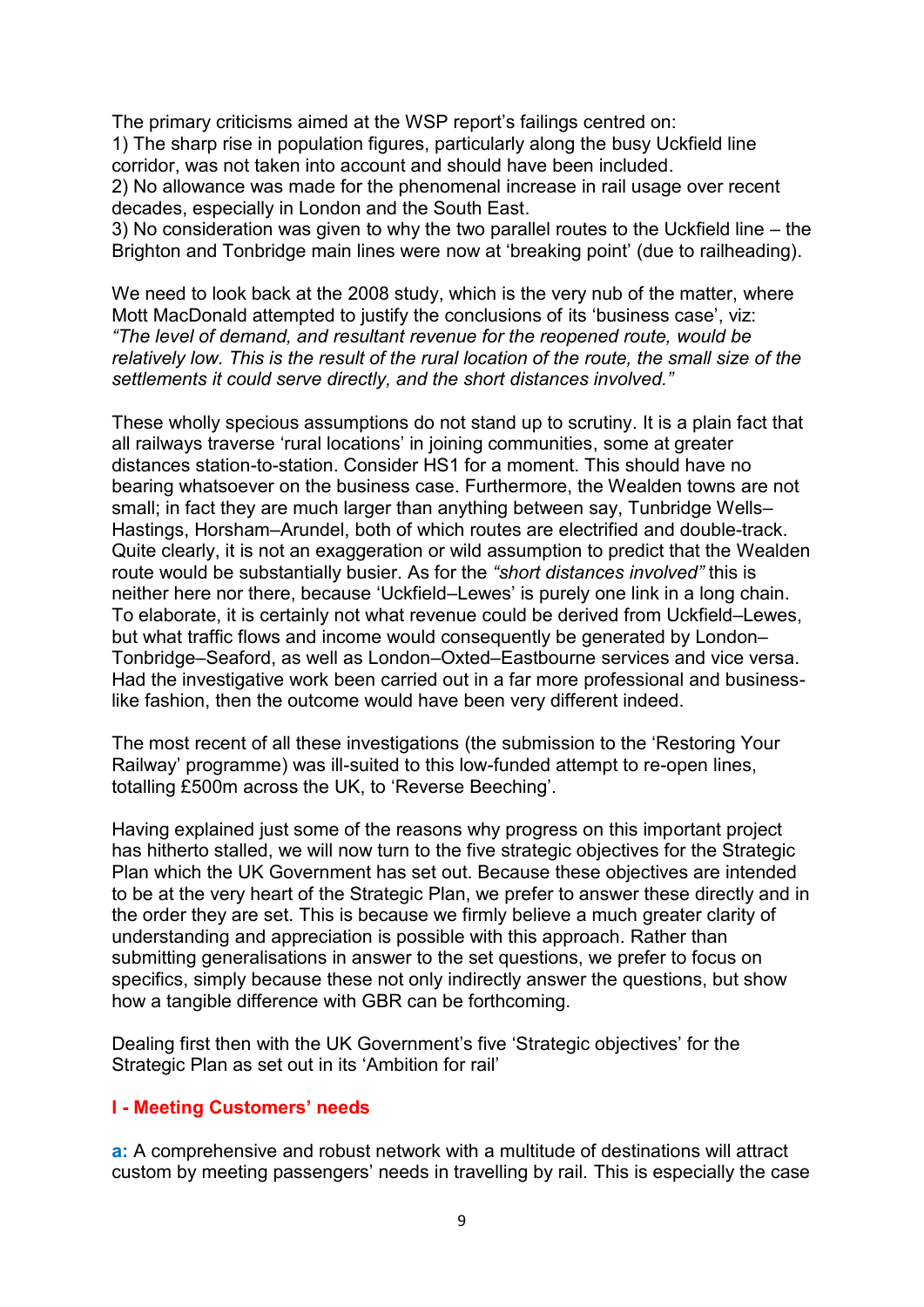where other means of public transport is poor, whilst travel by car is difficult, expensive (parking/congestion charges) often arduous and time-consuming. Train travel is generally swift, reliable and convenient and is considered overall to be good value for money. This is borne out by the phenomenal rise in patronage during the first two decades of the  $21<sup>st</sup>$  century. Despite the substantial drop during the last two years as people were obliged to work from home, there are already reports of a strong recovery in peak travel. We only have to ask ourselves – could the South function without its rail system? The answer is clearly no and therefore its contribution both overt and covert to the economy, the environment and people's lives, should be properly recognised.

**b:** Alongside the need to have a multi-destination network, the Wealden Line Scheme (WLS) stands out as a prime example worthy of our investment because it has the ability to connect a number of continually expanding towns with major rail hubs. The investment required for this is relatively small compared to the very substantial payback that will result. This is not just the financial return on investment, which any competent analyst will immediately recognise, but the environmental and social benefit-to-cost ratio. An example is end-to-end journey times which could be significantly reduced with WLS, for example Tonbridge to Lewes in 43 minutes. (24)

**c:** The WLS would provide an extremely safe and unrivalled transport system because travel by road (private car, and especially bus travel) cannot compete with train travel times. The road system throughout the area which would be served by WLS is notoriously poor, with many narrow roads and lanes, incurring bends, mandatory speed restrictions, as well as all manner of hazards, e.g. deer on Ashdown Forest, all of which contribute to frequent accidents. One example of roadv-rail is a Network Rail engineer who just missed his train at Uckfield (to East Croydon) and jumped in his car, anticipating catching it at Eridge, but despite an early-morning clear road, he failed. It is very well-known that the poor access across the Weald, with long bus journeys as the only means of public transport, many young people are forced to learn to drive to reach educational establishments, or for social recreation. The same applies to working people, as well as the elderly retired who would prefer not to drive but are left with little choice. The return of an accessible, speedy and safe rail network in the Wealden area has remained a forlorn but steadfast hope for decades.

#### **II – Delivering financial sustainability**

**a.** The WLS is financially sustainable by opening up rail to new markets which are currently totally inaccessible. The initial outlay would very quickly pay a return in the investment. This is borne out by the interest and confidence expressed in the scheme by the private sector (e.g. WealdenWay) and even Network SouthEast which fully recognised the value of a through line into Lewes, rather than a truncated branch to Uckfield. Even in the cash-strapped 1980s with falling revenue, usage, and decreasing government support through PSO grants, the vision existed within British Rail to restore this particular gap. Notably, Network SouthEast produced figures to show a reinstated Lewes–Uckfield would make an operating profit. (25) However, the principal investor was probably Connex UK who were serious and dedicated in their business plan for the Wealden Main Line with investment at the ready to create a 100mph railway: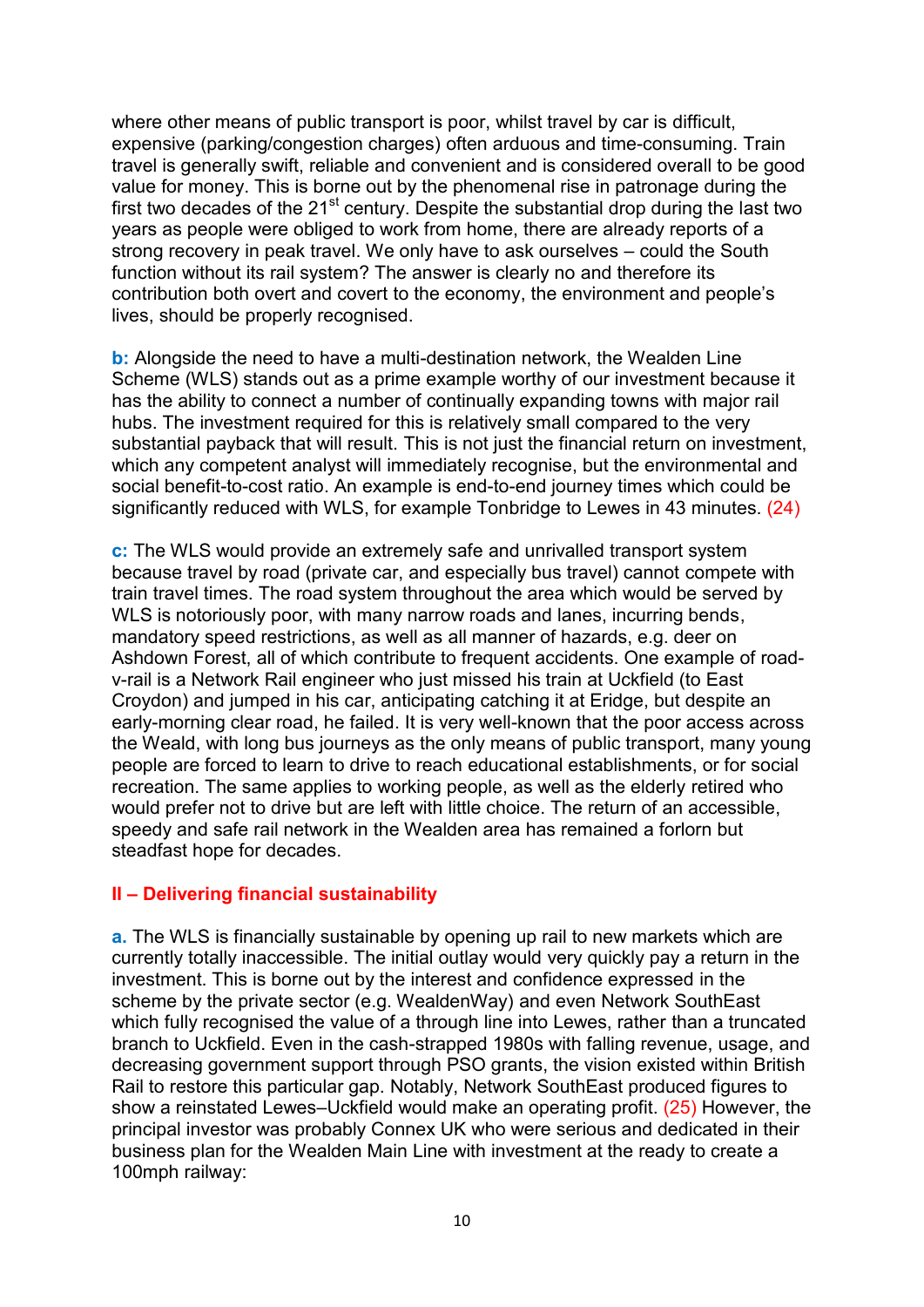*"Let me personally assure you that Connex is both capable of and genuine in its desire to regenerate the Wealden route"* (26)

If the company had won the franchise then the available investment would have created a magnificent joined-up network for the South East region.

**b.** The payback on the WLS will be very rewarding because, as previously eluded to, it is neither a 'Beeching Reversal' of a previously 'unremunerative' route, nor is it a branch line reinstatement. Firstly, British Railways had no prior intention whatsoever of relinquishing any part of the Uckfield line – *"In the plans for an inner relief road, to by-pass Lewes High Street (A27) with its Ouse bridge bottleneck, an expensive obstacle was encountered, the Lewes–Eridge railway line. British Railways indicated that there was no intention of abandoning the line and it was planned that the road should be tunnelled through the embankment. The local road authority objected to a bridge on grounds of "design and amenity" whereby BR has put forward an alternative plan to reopen the original junction with the London line at Hamsey."* (27)

The Uckfield or Wealden Line was the primary route to relieve the London–Brighton main line. It was used for this purpose throughout its existence and even during 1968 just prior to closure whenever blockages occurred on the Brighton line. Otherwise, BR would not have applied (successfully) to Parliament for its 1965 Act to retain the line, whilst its 1958 Oxted Line Electrification Scheme was thoroughly justified and intended for completion in 1964. BR clearly appreciated the value of the route and its growth potential along the corridor where towns were already expanding with new housing estates springing up as the drift outwards from London gathered pace.

WLS is not extending to one destination as has recently happened with the recent reinstatement of rail services along the newly-installed track along the 11-mile route from Exeter to Okehampton terminus. Instead, it is a targeted investment in very short links, comprising 5 miles Tunbridge Wells–Eridge/Ashurst and 7 miles Uckfield–Lewes (Hamsey).

Immediately, we link the rail hubs at Tonbridge and Lewes, anyone glancing at a map will have no difficulty in appreciating the multitude of journey opportunities which present themselves. It would be up to the rail industry to consider what through services over WLS would be most lucrative to the operator and, not least, most beneficial to the public.

There is now on the horizon a most important development involving not only the creation of 'Great British Railways' but the forthcoming electrification (750vDC) of the 25-mile Hurst Green (Oxted) – Uckfield branch. If we unthinkingly plough ahead, the result will be an electrified Southern Region with a glaring hole in the middle. For the cost of extending the route to Lewes (so 32 miles instead of 25 miles) the upsurge in usefulness and usage needs neither explanation nor evidence. It should be plainly apparent that this is the most prudent route to take. The same applies to the Tunbridge Wells section. Electrification of the Uckfield branch on its own will not increase usage, just because Turbostar trains are replaced by electric units. The public care nothing about what makes trains go, whereas what is important is the range of destinations, the usefulness and the improvements to their daily lives whether for work or wide-ranging social reasons. Consequently, the re-conversion from branch to main line makes logical sense in all respects.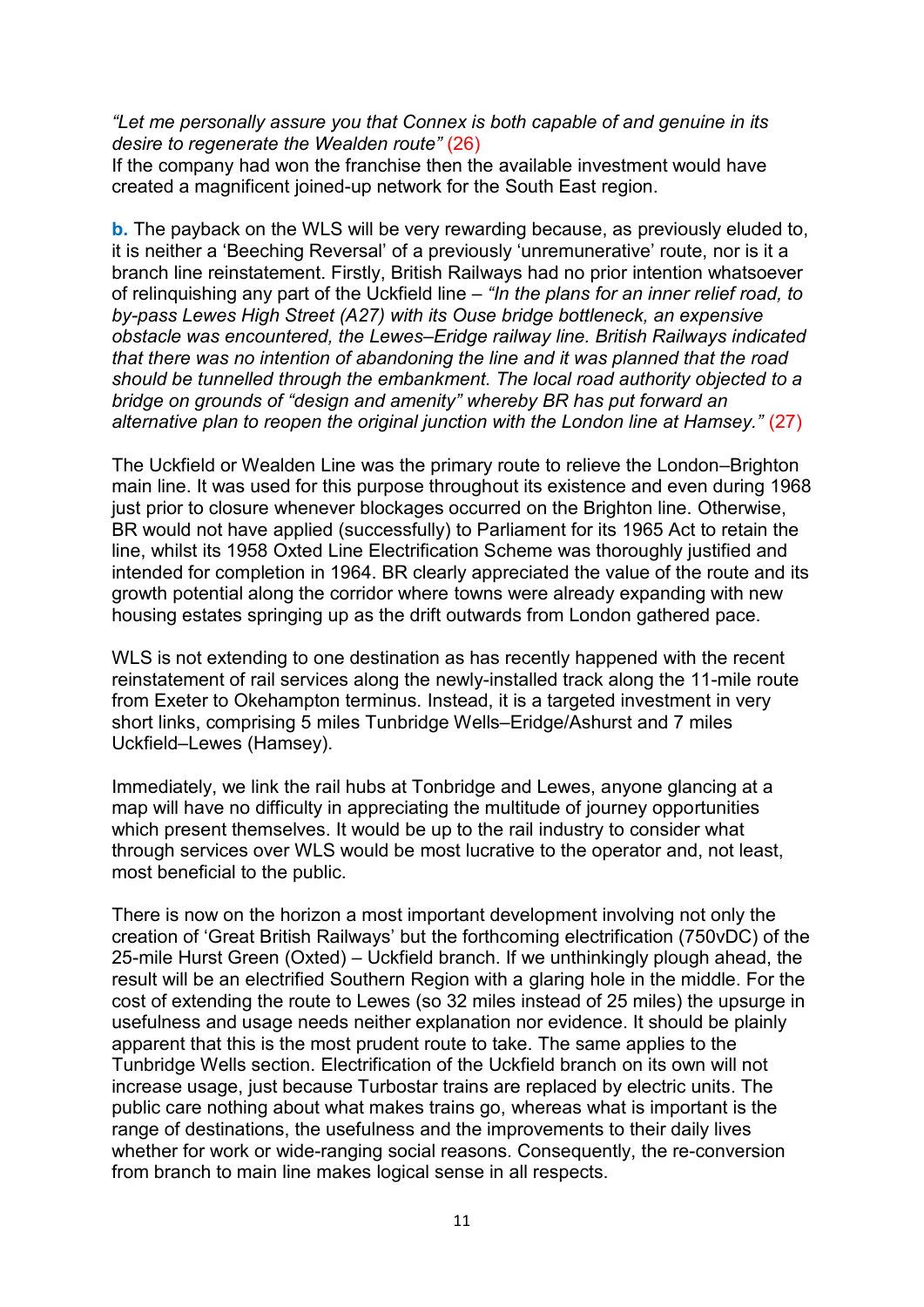**c.** Any competent operations manager will have no difficulty whatsoever in appreciating the superior operational efficiency which the WLS would deliver. The capital investment which has to be made in electrification would be substantially recouped incorporating the WLS. An example is the welcome proposal set out in the rail industry's Gibb Report of 2016 to build a maintenance/stabling and traincrew depot at Crowborough capable of 24 vehicles, viz: 3 x 8-car electric units. (28) Similarly, Gibb's proposed depot at Newhaven for 20 vehicles would be especially useful for Wealden services, albeit his proposal was to dispense with empty rolling stock operations. The current arrangement of running services from Selhurst down to Uckfield, a trip of 37 miles to commence the morning peak is wasteful, as is the evening operation which incurs returning to Selhurst depot.

The WLS can be delivered on time and on budget because it is, most probably, the easiest and most straightforward reinstatement anywhere in the country. Not only that, there are no alternatives to equal what rail can deliver in terms of economic progress and development. This is summarised in statements from Uckfield Rural District Council and British Rail soon after the closure of Lewes–Uckfield:

*"The current structure of train services is acting as a limiting factor; people are seeking other modes, employment or places of residence. The implications for a revised train service are that without an increase in train capacity, it will not be possible to accommodate the predicted additional demands which growth will place on it. There is no doubt that the better rail facilities you have, the better development you get. It is very plain that rail services are needed more than ever in this crowded corner of Britain, with land urgently needed for other purposes, there just isn't room for more roads."* (29)

This paraphrase might date from fifty years ago, yet it remains wholly apposite, whereas now in the third decade of the  $21<sup>st</sup>$  century we are confronted by an impending climate crisis which adds increasing urgency towards modal shift.

There are no hidden costs; it is all straightforward and uncomplicated engineering where there is little chance of over-run or unforeseen obstacles because it is basically reconstructing a railway that previously existed. The 2008 Engineering Study was thorough and certainly optimistic and confident about the scale of the 'challenge'. Precisely the same was true when Norwest Holst Vinci engineers inspected the route for WealdenWay in 2005, as well as representatives from the China Railway Engineering Corporation (CREEC) during 2015.

#### **III - Contributing to long-term economic growth**

**a.** The WLS is clearly imperative for sustained long-term economic growth across a very wide expanse of South East England, but principally West Kent, South Surrey and both East and West Sussex. There would also be undeniable benefits appertaining to London.

WLS in not in the same league as BML2, which is a much greater and more farreaching project designed to not only bolster the economic and social prospects of the growing City of Brighton & Hove, but more importantly boost the financial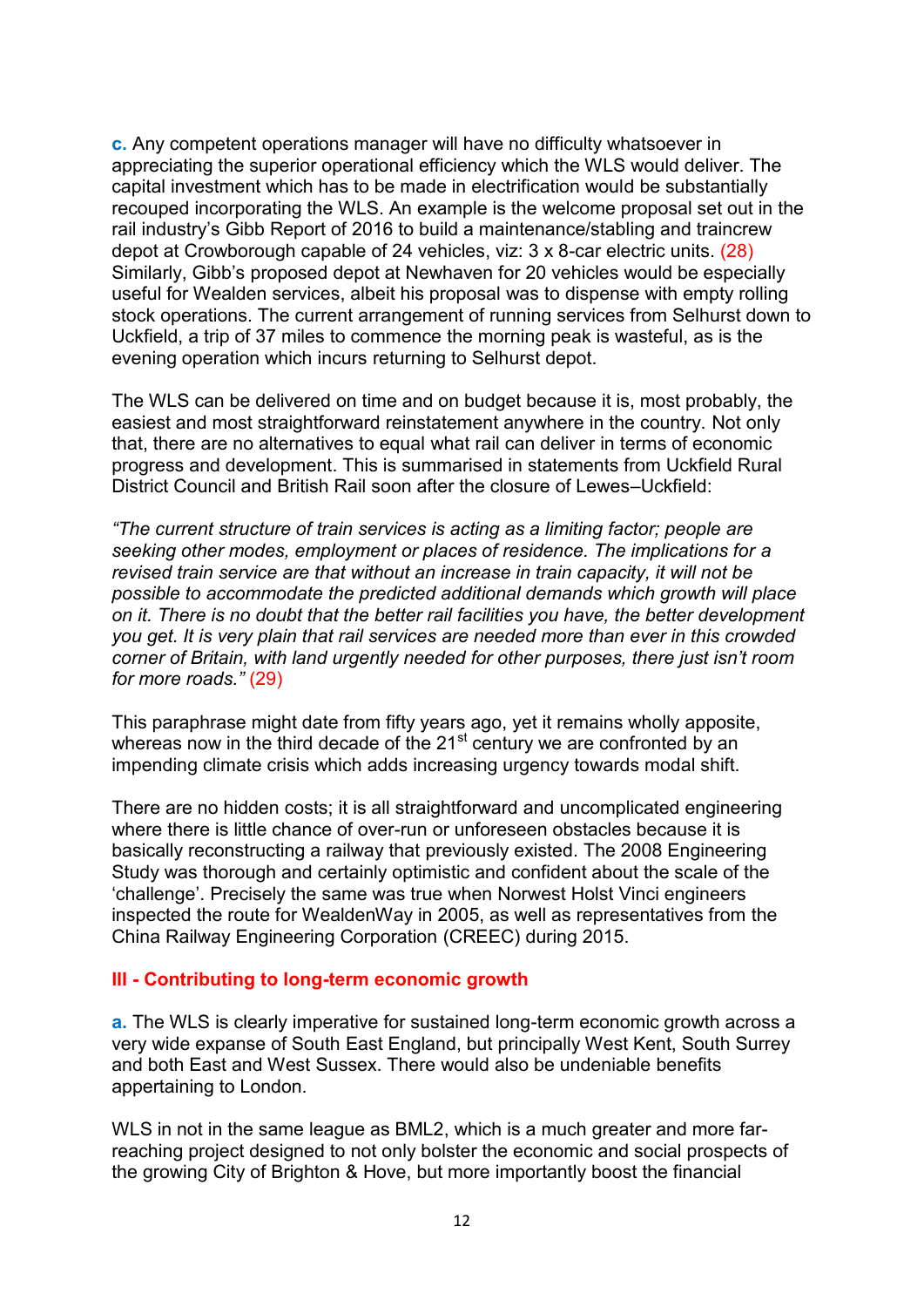investments and developments around Docklands, Stratford and beyond. It was for good reason that BML2's London Phase captured the imagination and interest of the private sector. This may yet come to pass as the economy recovers, the same constraints within central London resurface, as well as the need for far superior rail connections across the eastern Thames through Canary Wharf re-emerge. Reducing total journey times was a key element with BML2, for example radically speeding-up journeys between Gatwick Airport and Docklands, as well as operating Gatwick and Stansted as one dedicated combined rail service through Stratford. Hence the subsequent interest of CREEC to deliver a 'showcase project' at an agreed fixed cost, on time and entirely on budget.

WLS is nevertheless a building block in BML2 with the Kent Phase easily achievable within a comparatively short period and BML2's Sussex Phase split into two stages. The first stage would be the reconnection of Uckfield–Lewes (as per Network Rail's engineered design laid out in 2008); the second stage, deemed to take place whenever appropriate, would be the construction of Ashcombe tunnel for the direct route into Falmer and Brighton.

Long-term economic growth can only be achieved by the things we instigate today. There is nothing to gain by further prevarication, whilst there is nothing to lose but everything to gain by proceeding with WLS as soon as practically possible. The sooner the political decision is made, the better, whilst the deployment of an entrepreneurial mindset in the rail industry is indeed a welcome prospect and long overdue. Furthermore, its construction in itself will create job opportunities and the new line will engender economic growth and prosperity along its corridors. Its benefits will not be confined to the immediate *"short distances"* (as previous myopic studies considered) but stretch far and beyond the counties. The times may have changed but the principal ethic of the Victorian industrialists who first built the railways endures. This belief seems to be prevalent in Government circles; otherwise, why bother constructing £multi-billion HS2?

It is a fact that WLS cannot be beaten in journey times compared with road travel. Rail undeniably has the advantage in South East England and particularly in the many places with rural roads and no dual carriageways or motorways. The cost of rail transport to users is significantly less than owning and running a car and for this reason alone, not to mention the many environmental factors, the availability and option of rail should be pursued with the utmost verve.

**b.** Development along the Wealden Line corridors has continued, despite highlyregrettable 1960s decisions which led to aborting the intended electric main line. This is plainly apparent looking at a population grid showing large-scale housing growth along the outer London suburbs of Surrey down to Oxted and Edenbridge. Similarly, the Tonbridge and Tunbridge Wells areas have seen a surge, especially in recent years, of people moving out of London to live hereabouts and commute. This is verified by Network Rail stating in 2017 that five new pathways would be needed on the Tonbridge main line via Sevenoaks, yet having no answers how these could possibly be accommodated: "*The capacity for any additional services into London from Kent is extremely limited. When train lengthening opportunities have been exhausted, there are no clear or simple options to provide additional capacity into London."* (30)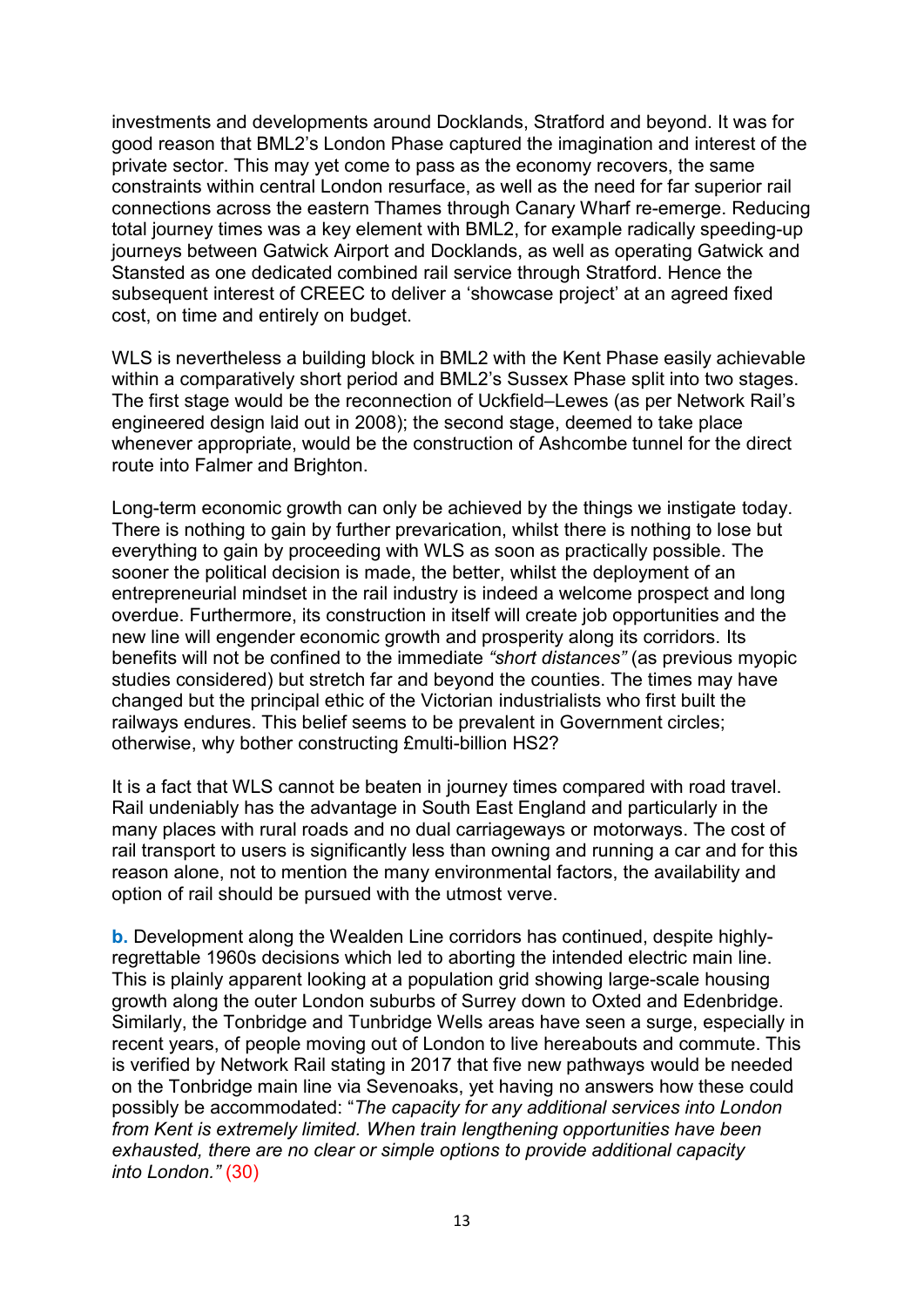Growth along the Sussex Coast has been phenomenal in places such as Eastbourne and nearby towns in the Polegate/Hailsham areas, whilst the popularity of the City of Brighton & Hove (judging by its property prices) shows no sign of slowing. Added to this, the population growth and ever-continuing housing development across Low Weald and High Weald towns, such as Uckfield and Crowborough, demand a substantial improvement in rail development. Many people work in neighbouring towns and have to commute by car, or at the very worst rely on long bus journeys to reach employment. Only rail can satisfy the need for such an agglomeration of movement because trains are, and always will be, the unrivalled mass-mover of people on land. A train journey from Uckfield to Eastbourne would take 34 minutes whereas the equivalent bus trip takes 84 minutes (I hour 24 minutes). *N.B. These figures are based on the 2008 Study timings compared with 2022 Stagecoach bus timings.*

**c.** Growth in the City of Brighton & Hove continues at an accelerating pace and likely exceeds all expectation of its planners, civic bodies and even residents of 30 or 40 years ago. The educational and technological establishments, such as the University of Sussex and Brighton University are expanding all the time. They are recognised leaders in innovation and widely-acknowledged as centres of digitally-led development and skill bases linked to other universities, notably Cambridge and other pioneering UK academia. It is imperative that the railway plays a major role in providing superior access for the up-and-coming generations. This is especially the case if these centres are to compete as world-class establishments attracting overseas students and, not least, foreign investment into the British Isles.

Otherwise, the City of Brighton & Hove is well-renowned for all its attractions and unique 'buzz' which show no sign of abating, whilst there is a responsibility to ensure its success continues. It therefore hardly needs emphasising that best-possible access is critical and that BML2 remains unrivalled in all that it can do, not only for Brighton, but indeed the whole extent of the Sussex Coast in opening up to new markets.

#### **IV – Levelling up and connectivity**

**a:** The WLS is unmistakeably a foundation stone in the confidence we must not fail to express in contributing to long-term economic growth in the South. The perception of the division between the North and South is not only misguided but wholly inaccurate. Deprivation and lack of opportunity exist across the whole country and it is not confined to any one region, despite what some might have us believe.

Levelling up is just as necessary in the South because the local economies of Sussex and Kent, despite their close proximity to London (which has its own problems) face an equal struggle. For example the GDP of East Sussex has been compared to that of Cumbria by ESCC. The rural nature of many areas places constraints on economic expansion, especially where it is difficult to strike a balance between conservation and wealth creation. Wages for the average office or shopworker, manual employee or whatever, are the same across the board and are no higher than in the North. However, housing costs are substantially far, far higher, as well as the cost of renting accommodation. The cost of living (e.g. petrol prices) is also higher in terms of everyday expenses, socialising with friends for mental well-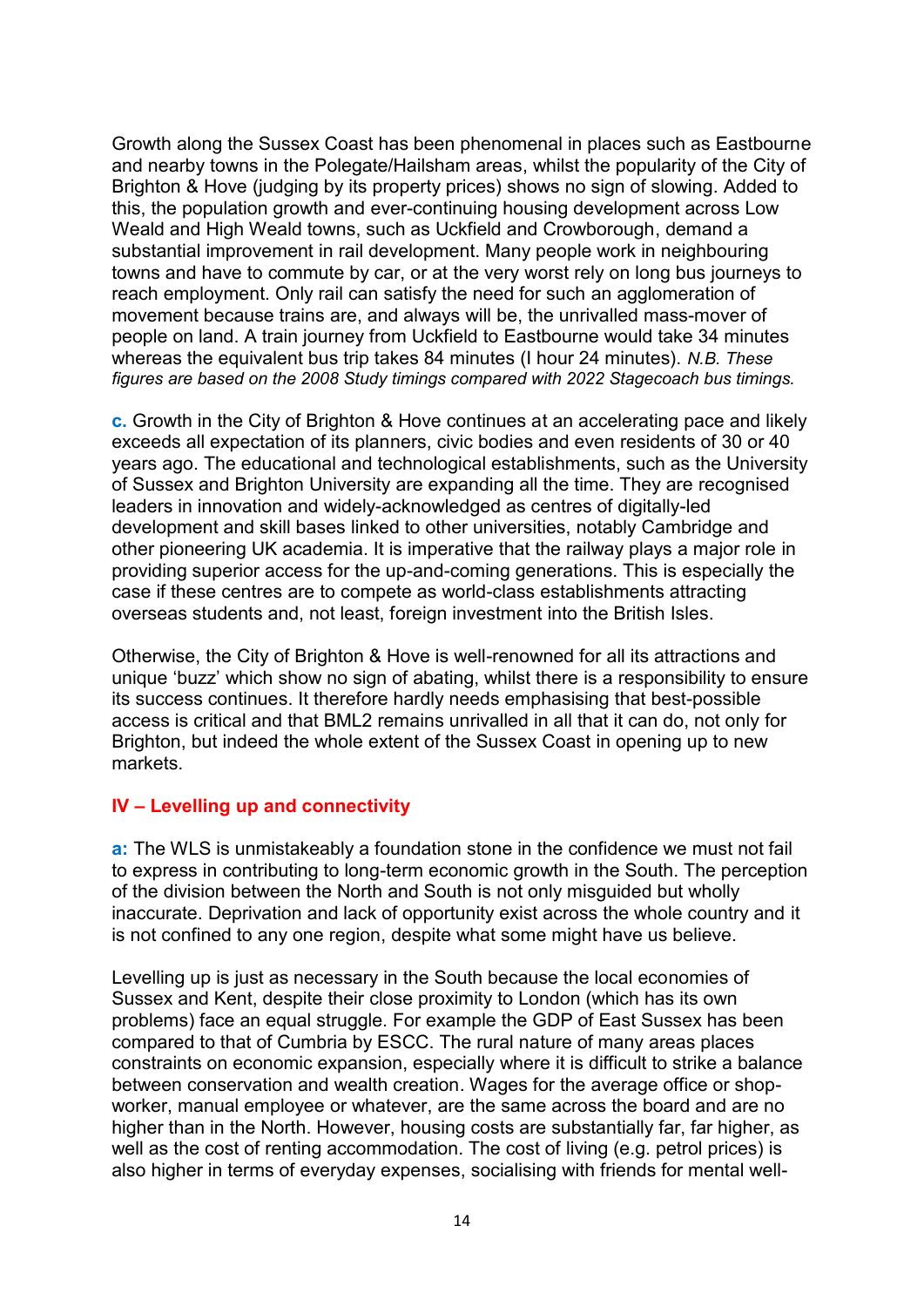being, and everyday things like parking charges are within the context of this Call for Evidence.

Deprivation pervades where boarded-up empty shops and 'For Sale/To Let' signs signify the depreciation of towns which can lead to a domino effect. This is not just confined to notoriously struggling towns such as Newhaven, but even the Royal Borough of Tunbridge Wells and its Victoria Place Shopping Centre with its concerning whitewashed shop windows.

This is why WLS will have a very direct and positive influence in contributing to levelling up because nothing generates more investment and confidence-building than railways. Consider why estate agents place so much emphasis on accessibility to fast, efficient services and proximity to a railway station in their sales information. Railways really are the lifeblood of a thriving nation which is why the entrepreneurs of the 19<sup>th</sup> century were so moved to invest.

**b.** The improved connectivity of WLS is beyond denial. We need to press the point because this is not a minor re-establishment of rail services on a 'Beeching Reversal' from, say, 'Big Town' to 'Little Hamlet'. Instead, it comprises short-link reconnections which deliver a very great remuneration, as well as strengthening the overall network as hitherto quoted by Chris Green. The social benefits hardly require explanation. Network Rail confidently calculated a 10-minute journey between Uckfield and Lewes. With BML2 (Ashcombe tunnel) we would see trains between Uckfield and Brighton accomplish the journey in 20 minutes. However, even with WLS involving a change of trains at Lewes, a reasonable projection is 25–30 minutes. The equivalent peak hour journeys by bus range from 68 to 81 minutes (current 2022 timetable).

The whole of the Sussex Coast would be accessible by rail from Surrey stations on the Oxted line, whilst Tunbridge Wells would be opened up for rail access too, as well as from East Sussex. The upsurge in patronage is well-known where investment occurs, as demonstrated even by comparatively minor reopenings in Scotland. It is a perfectly reasonable assumption to conclude that the Uckfield branch would likewise far exceed expectation if it is extended and electrified – melded into the network it once was – and improved upon as planned in 1958 by the British Railways Board.

It is probably impossible to 'prove' that its usage would surge. Occasionally pessimists and those with a covert agenda have asserted there is 'no evidence for demand'. Yet they do not explain how this could ever be expressed? What do they expect, people queueing to buy tickets for services which do not exist?

*"I work for British Rail in the Brighton Telephone Enquiry Bureau and it is amazing how many requests we still have for information about travel from the Brighton area to Uckfield and points north there-of. The public can hardly believe it when we tell them they have to go all the way up to Croydon before coming south again. Quite apart from the time, the expense of the ticket seems outrageous"* (31)

Sufficient 'evidence for demand' exists. Why else would significant calls to reinstate the route as a main line have remained consistent and prolonged throughout more than half a century now? These show no sign of abating and it is because the need still exists. It is not an issue that can ever go away, or be resolved by any other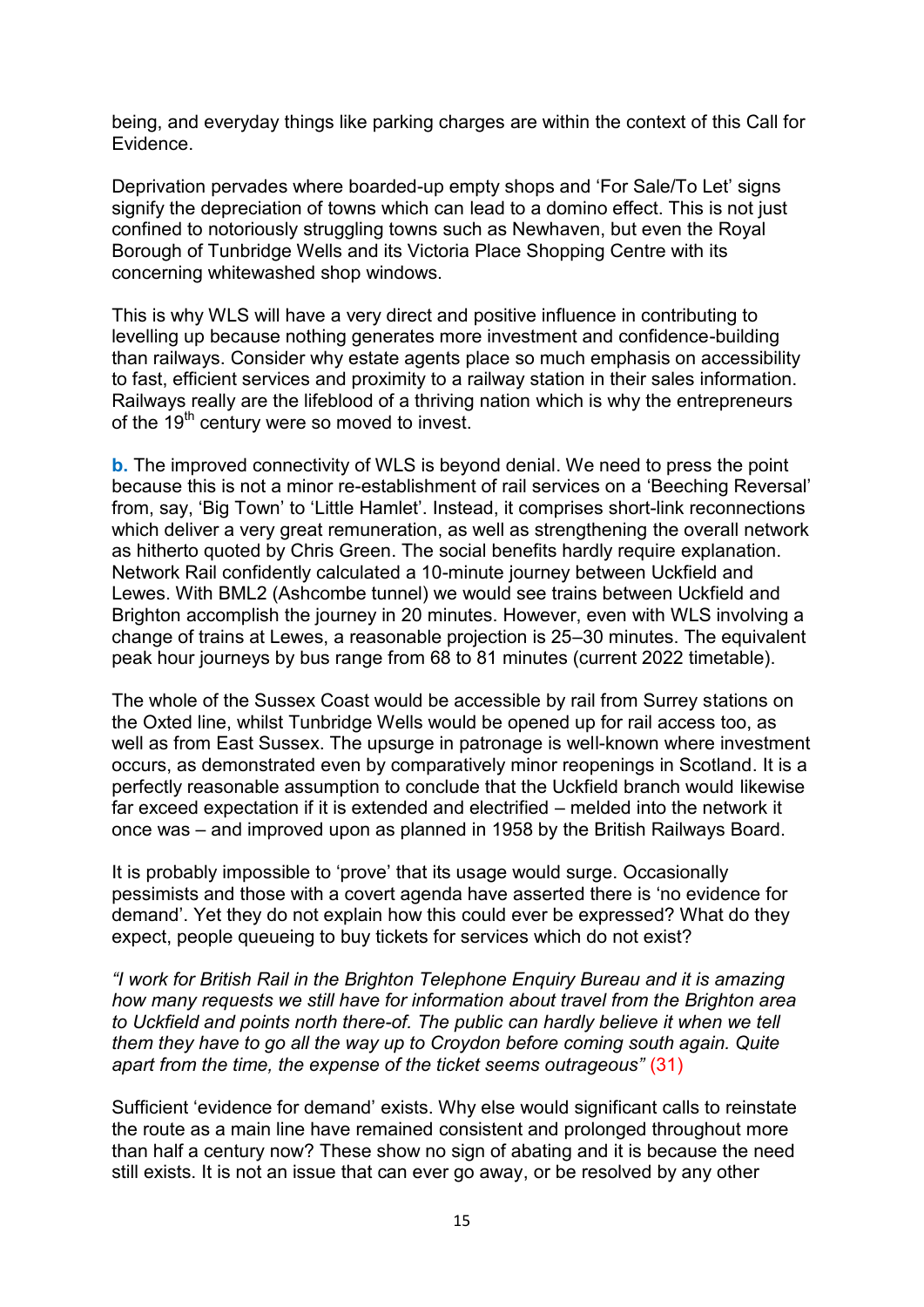means. It is equally pertinent that no other stretch or railway line in the whole of the UK has been subjected to so many investigations and seen so many false dawns. It is for this reason that we have had to touch upon the machinations deployed by certain authorities with a hidden agenda to 'prove' a project unworthy in order to pursue different transport objectives.

In all of this there has to come a point where a pragmatic assessment needs to be made in respect of WLS. In the light of the challenges we are now facing (climate emergency/modal shift), further irresolution and prevarication is no longer tenable. To use an analogy, those who claim the time is not yet right have reached the end of the line. If Great British Railways is to truly live up to what the public anticipate, as owner, operator *and investor*, then there has to be associated investment which is both prudent and perceptive in what it aspires to deliver. Similarly, if GBR is to be a credible, nationalised body, it needs to display vision and fiscal management in all its speculative ventures funded by the taxpayer. Accordingly, we think it can be stated with all confidence that no private business or corporation could ever tolerate the situation that will arise whereby the Uckfield branch is electrified, but leaves a glaring gap in the network for the sake of seven miles (as well as an equally nonsensical breach between Sussex/Surrey and Kent near Tunbridge Wells).

We are confident that if a properly-conducted and comprehensive assessment had been made in previous studies, then the ratio of investment compared with return would have proved extremely favourable. As we face new challenges ahead, the value of WLS can only increase in regard to issues such as climate change. A robust business case unquestionably exists – it merely depends how we go about it. As former Transport Minister Norman Baker MP declared following publication of the 2008 Study: *"It was a case of putting rubbish in and getting rubbish out."* (32)

WLS also presents an opportunity for funding streams to come from the private sector. An example is Legal & General whose chief executive expressed interest in investing as much as £150bn in worthwhile infrastructure projects (but not HS2). Additionally, the author of the industry's Gibb Report on Uckfield Line Electrification revealed: *"There is no doubt that there is currently an appetite for such private sector investments amongst infrastructure investment specialists; several have contacted me in recent weeks to see if there were any opportunities arising from the work I have been asked to undertake."* (33) This was in connection with the electrification of the Uckfield branch, but clearly the impetus would be significantly greater with WLS and all the revenue and marketing opportunities it unlocks.

**c.** By far the greatest opportunities with WLS lie within the expansion and growth in the passenger market. This is not surprising considering that the Southern Railway (1923-47) developed principally as a passenger-carrying railway. The role of freight has not been investigated for that very reason and is best left to the industry to ascertain whether there would be any opportunities arising in the future. However, the author of the 2008 Network Rail Study stated:

*"There is currently a great deal of interest in encouraging more freight traffic to make use of the rail network. Whilst at present there are no existing freight services that could use the Lewes–Uckfield route, future developments at Newhaven could present an opportunity"* (34)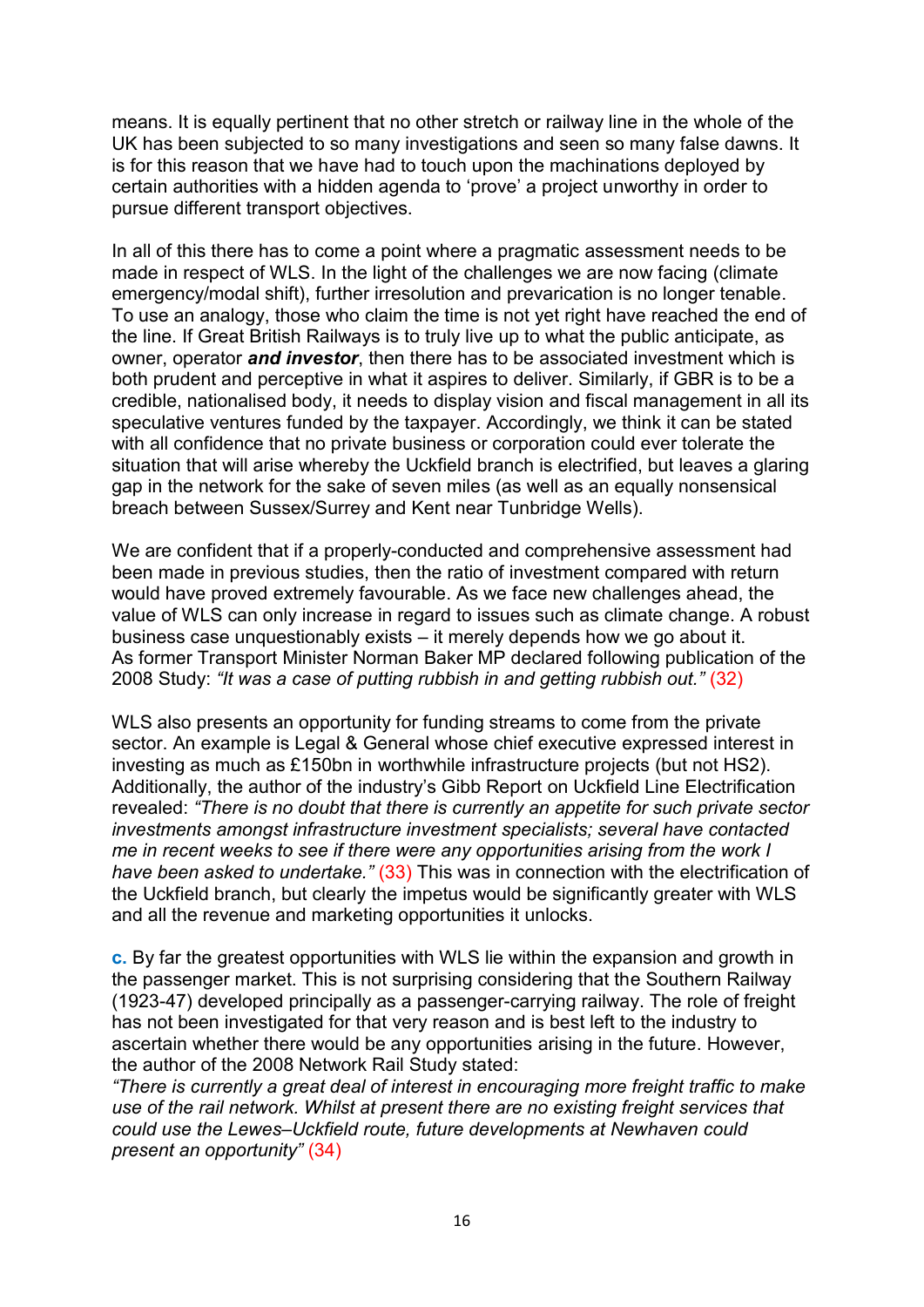The sectorisation of the South's railway system has in many respects proved a problem, originating from the pre-grouping era when the competing SE&CR, LB&SCR and L&SWR companies owned and operated their respective systems. Whereas the grouping in 1923 saw them becoming Southern Railway Eastern, Central and Western Divisions respectively – this mould continued beyond their nationalisation in 1948. To a large extent and with only a few exceptions, this continues even today with the sectors seemingly unable to 'break the mould' venturing into 'foreign territory'. So we still have 'South Eastern', 'Southern' and 'South Western' fundamentally still operating as separate systems and franchises.

With South Eastern recently being taken back in state control and GBR on the horizon, there has to be more fluidity because the public will expect a marked difference to the fragmented model of the last 25 years. There was some limited movement towards this during the time of the Southern Railway and Southern Region in regards to services where, for example, Chatham to Brighton services existed.

Undoubtedly a key element in considering WLS remains the far-sighted Connex application to operate services via Uckfield between London and Eastbourne as well as London Charing Cross and Seaford. To an extent, such journeys already have a precedent in Southern's London Victoria–Ore services via Lewes and Eastbourne, as well as along the coast to Littlehampton via Hove, etc. However the limitations of previous and overtly rigid franchise model need to be overhauled. Fundamentally a London–Seaford (or Eastbourne) service would immeasurably improve rail connections between the key rail axes, or hubs, of Lewes and Tonbridge, thereby opening up greatly-needed communication between Sussex and Kent. Accordingly, Orpington, Sevenoaks, Tonbridge and Tunbridge Wells would have the Sussex Coast and all the places between within easy reach. Even without WLS Stage 2 (Ashcombe tunnel) at this point in time, the initial Stage 1 phase would allow inestimably improved access to Brighton (either change of or reversal of trains) and all the aforementioned reasons for travelling there. This is something we have to do if we are ever going to make a difference with GBR.

Another equally important and hugely advantageous improvement in connectivity materialising with WLS would be a radical development in train operations on the Tonbridge and Oxted lines. With GBR we have a choice, we can either just stick with the present modus operandi by just re-branding everything, or we can make a real difference by introducing fundamental improvements in how rail serves the South in a more business-like manner.

With the half-mile Ashurst–Groombridge mainline link restored to the network, services would be able to operate in a loop from London in both directions. For example: Charing Cross–Sevenoaks–Tonbridge–Tunbridge Wells (West station too) –Oxted–East Croydon–London. This should work vice versa. Tunbridge Wells then becomes easily accessible to the growing towns on the Oxted line; Croydon is within easy reach from Tunbridge Wells, whilst service patterns can be more effectively – and lucratively – introduced. So rather than empty-running into the present turnback siding just south of Tunbridge Wells, these trains should usefully serve Tunbridge Wells West, setting down and picking up passengers for the onward trip running back to London via Croydon.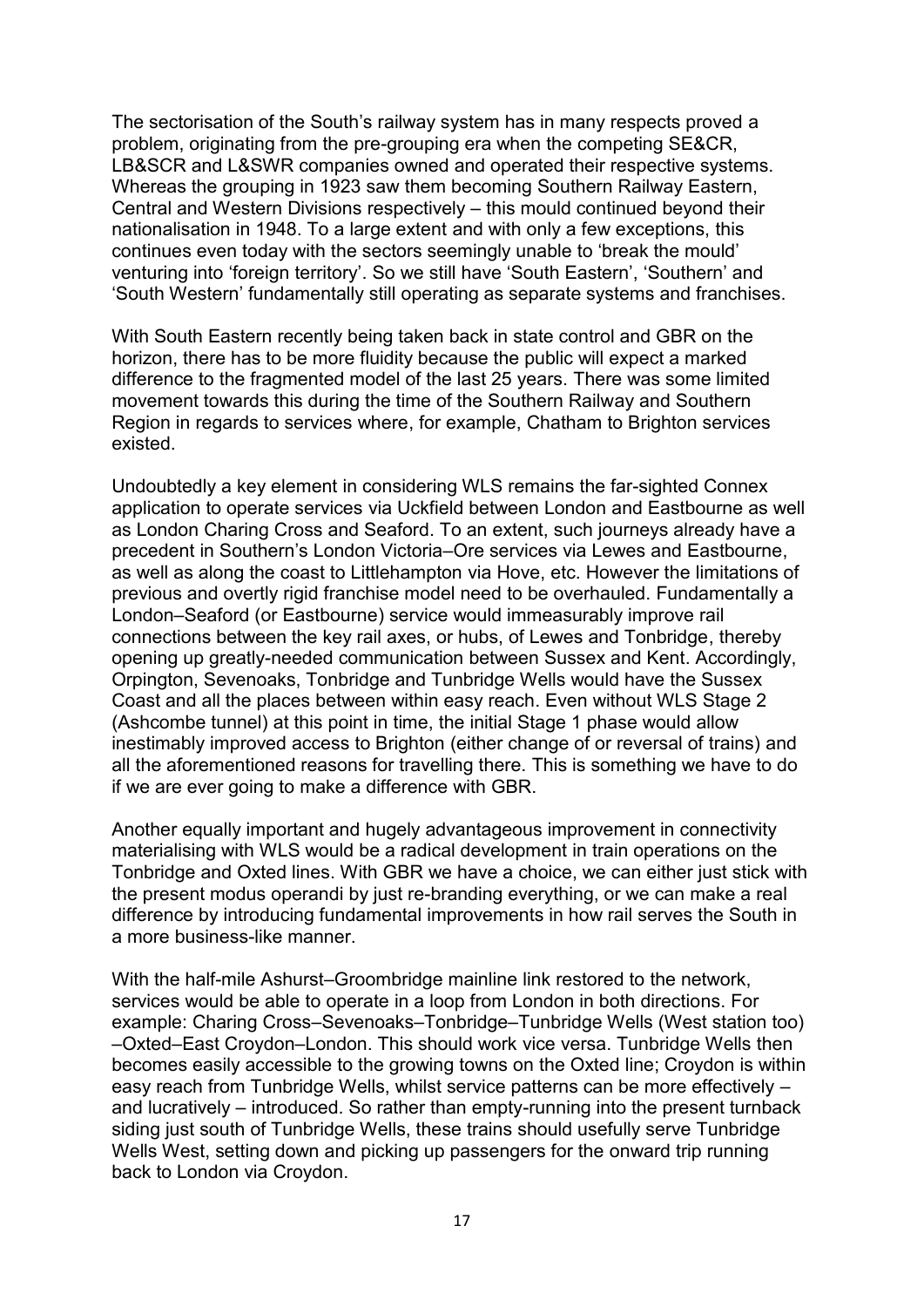This service, as well as those towards Lewes, would be overwhelmingly beneficial to Tunbridge Wells where the location around the West station is designated 'an area of change', by the borough council and is already seeing significant redevelopment, with more in the pipeline, just a few minutes' walk from the Pantiles. Confidencebuilding in both the immediate and wider locality is necessary and cannot be outmatched in what rail has to offer and WLS can deliver. Without such a radical approach to revolutionising rail services, we might as well retain the status quo.

#### **V – Delivering environmental sustainability**

**a:** This is one of the most important reasons why the WLS must be taken forward as soon as possible. The Plan for Rail rightly commits itself to putting railways at the very centre of a cleaner future transport system. This 'backbone' aimed at creating a clean, efficient and well-used transport system, could not be better illustrated in protecting and enhancing the biodiversity throughout the rich natural environment of the many AONB's contained within this region.

It should be abundantly apparent to everyone involved in this Call for Evidence that we simply cannot provide sufficient road space to accommodate more and more vehicles even if, as we have said, their engines could operate on fresh air. Journey times by road will continue to take increasingly longer, road-rage incidents and accidents will still remain high or occur more often, lives will be lost and we have to provide truly realistic alternatives – which only rail can deliver. This can only be done by addressing the fundamental problems confronting us and especially so in the already over-crowded and congested South East.

Modal shift can only occur when and where there exists a viable and suitable alternative. Habits will only change when something better is on offer. At the moment that attractive substitute is non-existent in many places and especially across a very large swathe embracing Sussex, Kent and Surrey. Towns developed along the ribbon-like pathways of the railways and chiefly for that reason alone, simply because of their superior means of communication and transit of goods and people – as any map will show. Remove that ribbon in its entirety, or cut out a section, as in the case of the Uckfield line, and immediately the snarl-ups occur on roads, whilst other railway lines suffer – as in the case of the Brighton Line. The consequential pressure then increases to build more roads to manage the congestion, which then encourage more traffic ad infinitum.

The attractiveness of rail across, plus all the many service possibilities on a reinstated WLS, should not have to be spelled out. It should be apparent to anyone with only a modicum of strategic comprehension. This point applies equally to the more ambitious BML2: *"Quite apart from the immense local benefits, on any realistic analysis of capacity requirements over the next generation it is stark staring obvious that the second mainline to London is needed."* (35)

**b:** It is absolutely within our power and technical capability to deliver a supreme mode of transport, meeting the Government's net-zero ambitions and commitments, whilst at the same time protecting all the precious landscapes. It is a fact that virtually the entire area in which the WLS will operate includes immense tracts of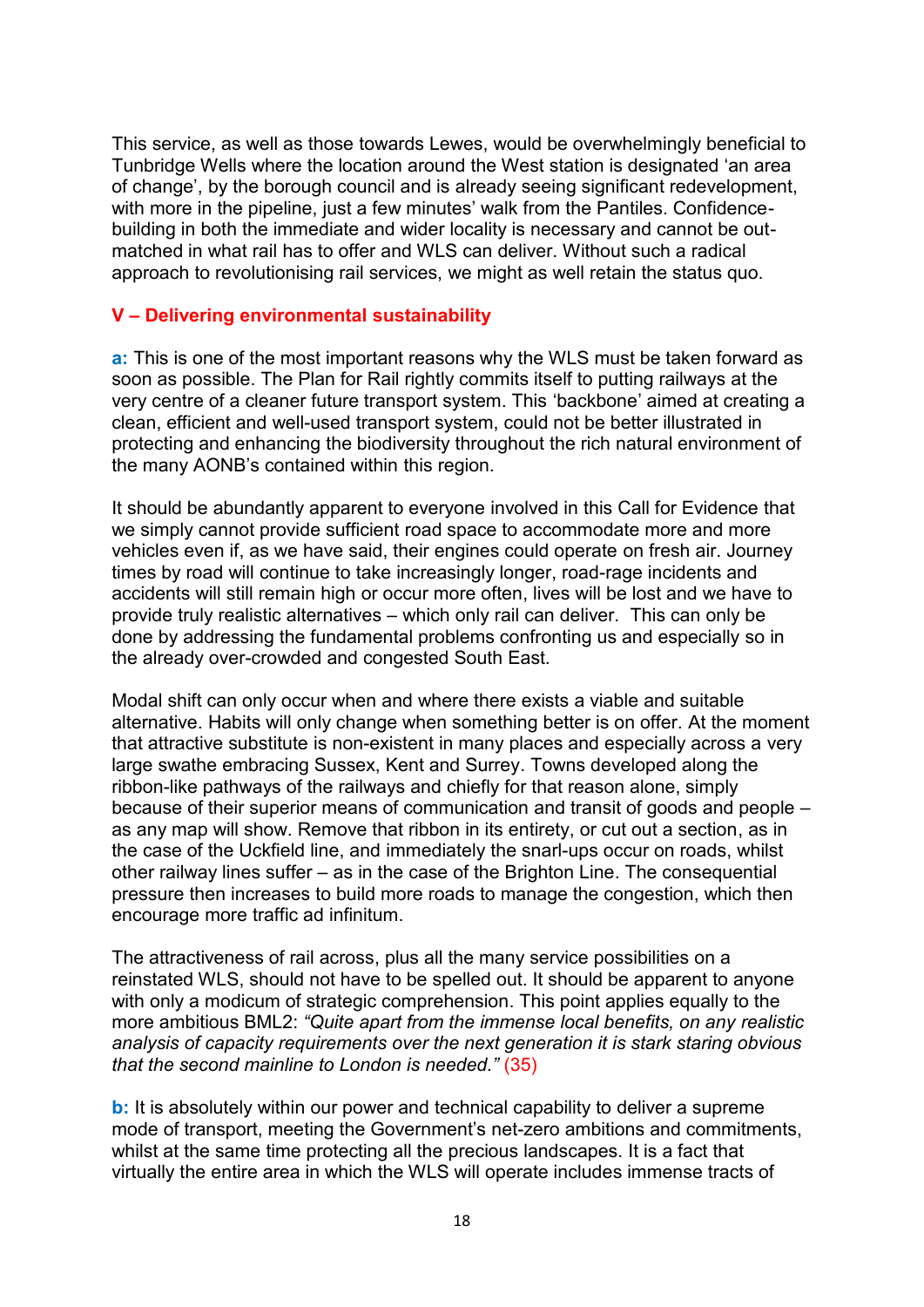outstandingly beautiful countryside and therefore these acknowledged fragile landscapes should continue to be thoroughly protected.

Just for a moment, let us imagine that the railway line from Hurst Green (Oxted) to Uckfield had been closed and torn up in the 1960s by British Railways (following the Government's refusal to fund the Hamsey diversion). The prospects would now be very different and we would be looking at an infinitely more challenging scheme, perhaps one that was insurmountable. Instead, we already have a 25-mile former mainline terminating short of the Sussex Coast network for want of seven miles, as well as another wholly nonsensical gap into Tunbridge Wells. Furthermore, we are going to see commensurate electrification extended from Hurst Green down to Uckfield. This really provides the opportunity so powerfully expressed by Network Rail in 2008 (please refer to quote 15) which was mysteriously removed from the 'Final' report approved for publication by ESCC.

**c:** If we are to realistically invest in climate adaptation by helping everyone to change habits and ways of getting around for work, leisure, or whatever, then we cannot expect this to happen without the kind of investment required for WLS. After fifty years, we cannot afford to walk away from it any longer, or imagine we can just leave it to the next generation. What is the point of *"protecting transport links"* if we are never going to regenerate them and use them to their full potential, whereby we can reap the rewards? Somehow WLS has to be financed in the same manner as other 'imperative' transport schemes, be it taxation, levies, congestion charging offsets, private investment, or whatever, because it really matters now as environmental issues (including climate concerns) are becoming steadily more urgent.

This couldn't be more relevant than in this region, but you don't have to take our word for it. With the Oxted (Wealden) line traversing the North Downs chalk downlands and Green Belt locations in Surrey, the route then enters the High Weald Area of Outstanding Natural Beauty. It is worth reading what the authority has said:

*"Further road building or traffic generation will inevitably bring more congestion, pollution and damage to the special landscape character of the High Weald. An integrated transport strategy is needed at a regional level to consider ways of reducing demand for car travel in particular. Global and local impacts include increasing congestion, noise and pollution, destruction of valued landscapes and habitats occurring both as a result of quarrying for road building materials and construction. Roads contribute to nearly one quarter of the UK's CO<sup>2</sup> emissions, as well as being a major contributor to ground level concentration of carbon monoxide, sulphur dioxide and nitrous oxides. Even if/when cars become cleaner, the rise in traffic will cancel any benefits and problems of congestion and landscape destruction will remain."* (36)

The full impact of misguided policies adopted in the 1960s and pursued in the ensuing fifty years are increasingly being acutely felt – as we are now beginning to discover to our cost – and especially to those generations that follow. Sussex once had a truly superior and extensive rail network which was systematically being electrified and modernised. Virtually all the county's north-south and east-west routes were pencilled-in for this programme, whilst the implementation of regular intensive services in 1958 brought sharp rises in passenger numbers as temporary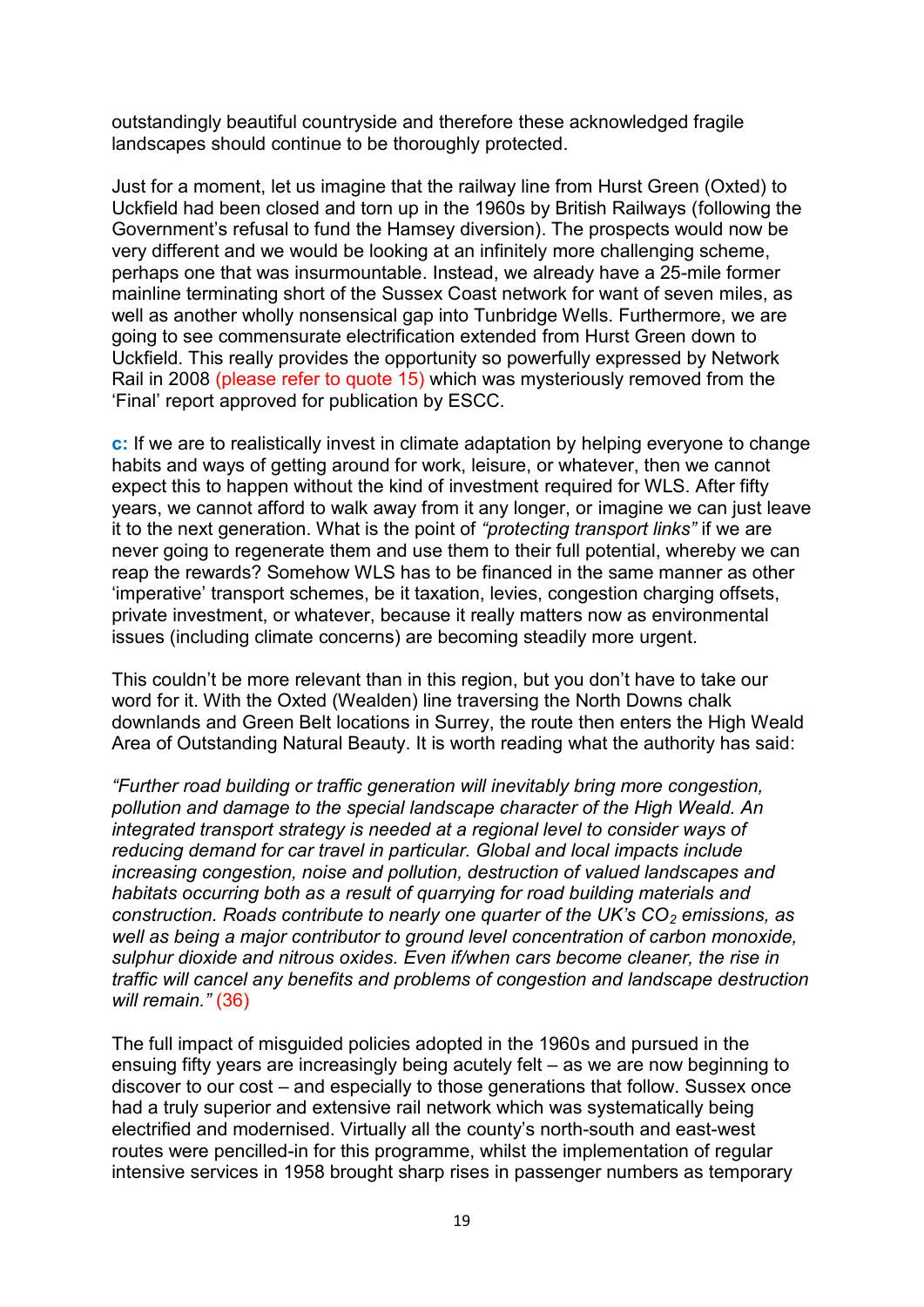diesel services replaced steam prior to this planned electrification. But Sussex suffered more than most in the 1960s cuts that followed and despite sharply-rising usage.

The High Weald Authority knows this only too well:

*"The High Weald is no longer well-served by public transport. Railways remain the most efficient and environmentally acceptable method of transport for the movement of large numbers of people, but in the AONB there is no east–west train link and gaps exist in the links to the coast, particularly the Uckfield–Lewes section, which impairs the network as a whole.*<sup>*"*</sup> (37) [our emphasis]

The Wealden Line continues coursing down through the equally sensitive and beautiful Low Weald open countryside with its villages, hamlets, woods, riverside walks and broad meadows. Importantly, it then approaches the South Downs National Park (SDNP) the authority of which, not surprisingly, equally and fully recognises the importance of WLS:

*"The National Park Authority supports restoration of the short sections of the Lewes– Uckfield railway (near Hamsey)"* The SDNP also states: *"the original course of the former Lewes–Uckfield railway line will be safeguarded for future restoration."* Because it is so important to them, they add: *"development proposals will not be permitted where they would adversely affect their future potential for such restoration."* (38)

The operational railway then continues further into the SDNP to serve the Seven Sisters Country Park, easily the most stunning and iconic image of Britain meeting the seashore located between Seaford and Eastbourne with Beachy Head.

Unquestionably, the South is tremendously fortunate in being blessed with such wonderful areas of nature so breath-taking in their scale and beauty, yet their presence is a formidable responsibility, because they have to be cherished and looked-after for future generations. We owe that to them and it is up to us to ensure these locations can continue to be enjoyed in the most responsible way possible. Accordingly we have to invest in Sussex, because its economy relies to a large extent on these natural attractions, as well as the historic and often unique character of its various towns.

On a pre-election tour of Sussex in 2015 the then Chancellor of the Exchequer referred to the forthcoming London & South Coast Rail Corridor Study he was funding by saying of Sussex: *" – a part of the country so often ignored, or left behind under previous Governments."* (39)

He wasn't wrong and it falls to us to now make a profound and lasting difference.